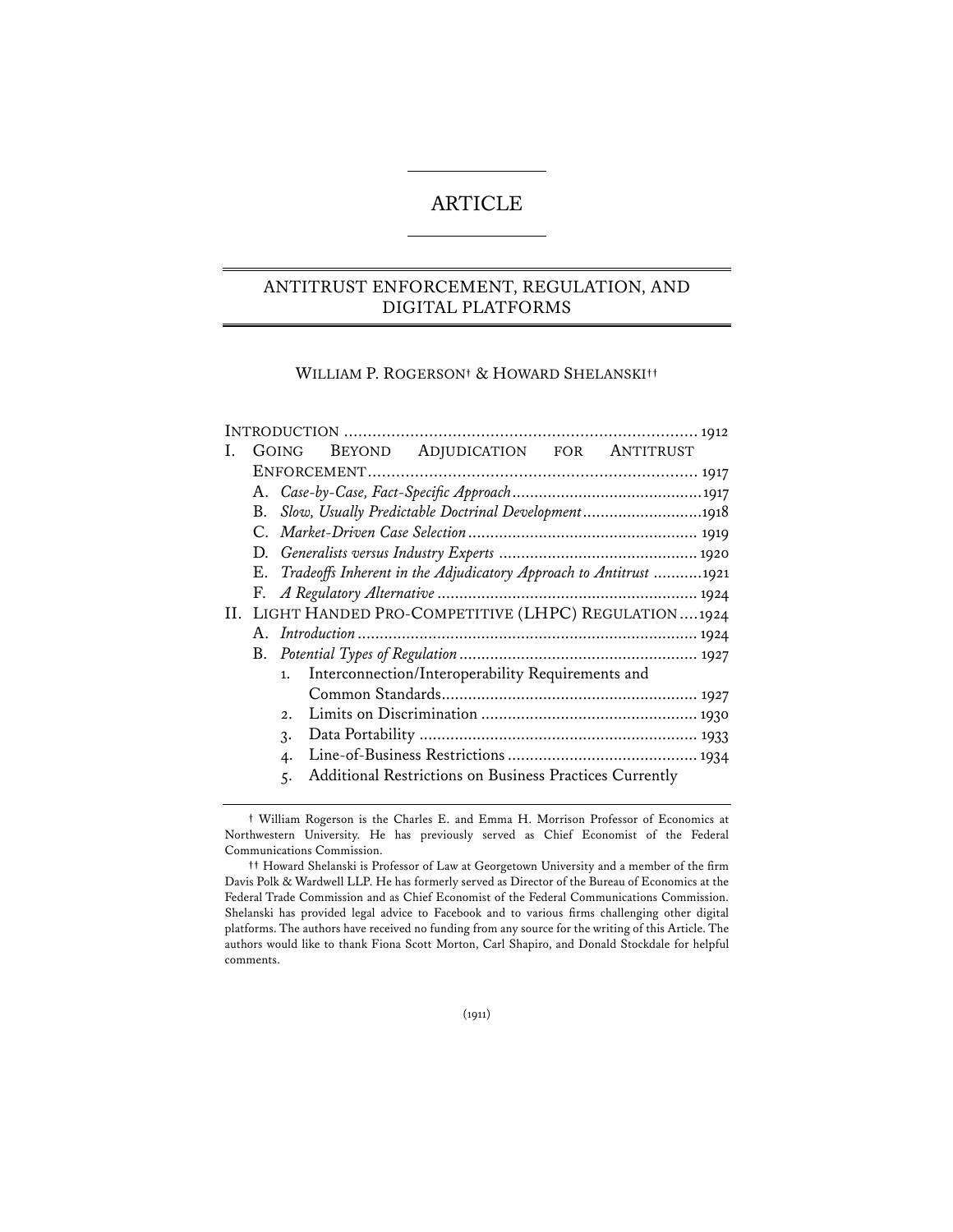| Subject to Rule of Reason Analysis under Antitrust                |  |
|-------------------------------------------------------------------|--|
|                                                                   |  |
| C. Applying General Antitrust Statutes with a "Sliding Scale" vs. |  |
| Creating Stricter Industry Specific Standards  1939               |  |
|                                                                   |  |

*There is a growing concern over concentration and market power in a broad range of industrial sectors in the United States, particularly in markets served by digital platforms. At the same time, reports and studies around the world have called for increased competition enforcement against digital platforms, both by conventional antitrust authorities and through increased use of regulatory tools. This Article examines how, despite the challenges of implementing effective rules, regulatory approaches could help to address certain concerns about digital platforms by complementing traditional antitrust enforcement. We explain why introducing lighthanded, industry-specific regulation could increase competition and reduce barriers to entry in markets served by digital platforms while better preserving the benefits they bring to consumers.*

#### **INTRODUCTION**

There is widespread concern that levels of concentration and market power may be rising across economic sectors in the United States.**<sup>1</sup>** One area of particular focus has been on markets served by digital platforms. Firms in such markets can exhibit network effects and economies of scale.**<sup>2</sup>** While these characteristics may be the source of significant consumer benefits, they can also lead these markets to "tip," at least for a time, to a single provider.**<sup>3</sup>** Under

**<sup>1</sup>** *See, e.g.*, JONATHAN B. BAKER, THE ANTITRUST PARADIGM: RESTORING A COMPETITIVE ECONOMY 2-3 (2019); COUNCIL OF ECON. ADVISERS, EXEC. OFFICE OF THE PRESIDENT, ECONOMIC REPORT OF THE PRESIDENT 48-49 (2016), https://obamawhitehouse .archives.gov/sites/default/files/docs/ERP\_2016\_Chapter\_1.pdf [https://perma.cc/UT4R-5KLL]; JAY SHAMBAUGH ET AL., THE STATE OF COMPETITION AND DYNAMISM: FACTS ABOUT CONCENTRATION, START-UPS, AND RELATED POLICIES 1-3 (2018), https://www.brookings.edu /wp-content/uploads/2018/06/ES\_THP\_20180611\_CompetitionFacts\_20180611.pdf [https://perma.c c/URZ8-3P4G]; Carl Shapiro, *Protecting Competition in the American Economy: Merger Control, Tech Titans, Labor Markets*, 33 J. ECON. PERSP., Summer 2019, at 69, 69-72.

**<sup>2</sup>** JACQUES CRÉMER ET AL., EUR. COMM'N, COMPETITION POLICY FOR THE DIGITAL ERA 2 (2019), https://ec.europa.eu/competition/publications/reports/kd0419345enn.pdf [https://perma. cc/3QRP-V74L].

**<sup>3</sup>** STIGLER CTR. FOR THE STUDY OF THE ECON. AND THE STATE, COMMITTEE FOR THE STUDY OF DIGITAL PLATFORMS: MARKET STRUCTURE AND ANTITRUST SUBCOMMITTEE 12 (2019), https://research.chicagobooth.edu/-/media/research/stigler/pdfs/market-structure-report.pdf ?la=en&hash=E08C7C9AA7367F2D612DE24F814074BA43CAED8C [https://perma.cc/GD88-9X NM] ("[T]he platforms with which this report is most concerned demonstrate extremely strong network effects, very strong economies of scale, remarkable economies of scope due to the role of data, marginal costs close to zero, drastically lower distribution costs than brick and mortar firms,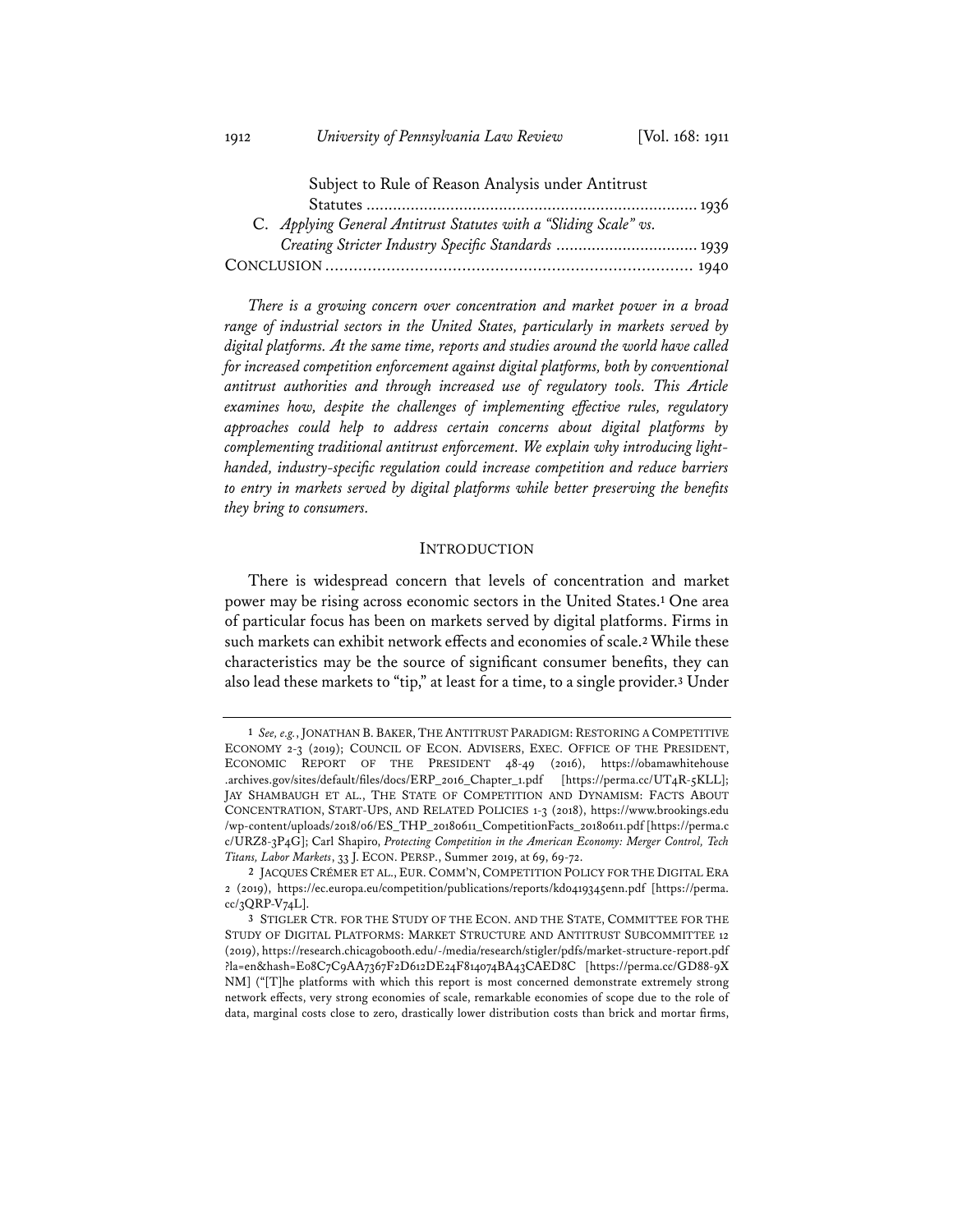certain conditions, market position can be quite durable once attained; the same factors that cause the market to tip to a single provider might also increase barriers to entry for potential competitors.**<sup>4</sup>** Furthermore, when a wide range of firms in the same or related industries use the services of digital platforms as inputs into their own businesses or produce complementary products for the platform, the platform's management and access policies can affect those third-party developers. Concerns over the effects of such policies have led, as examples, to advocacy to break up Amazon, government investigations and private lawsuits against Google, Facebook, and Apple.**<sup>5</sup>** While we take no position on the merits of specific cases or investigations, such actions illustrate how concerns about competition and innovation have contributed to enhanced antitrust attention to the activities of digital platforms.

This Article describes how regulation could usefully supplement generalpurpose antitrust laws to address the competition policy challenges of digital platforms. Antitrust scrutiny and enforcement against digital platforms have been the subject of several prominent studies and government reports around the world, including from the United Kingdom,**<sup>6</sup>** European Commission,**<sup>7</sup>** Australian Competition and Consumer Commission (ACCC),**<sup>8</sup>** French Competition Authority,**<sup>9</sup>** and the United States.**<sup>10</sup>** In addition to calling for

**5** *See* Khan, *supra* note 3, at 1056, 1061, 1082 (describing examples of dominant providers leveraging their platforms by engaging in anticompetitive cross-financing practices to underprice competitors and privileging owned content over rival content).

**6** FURMAN ET AL., *supra* note 3.

**7** CRÉMER ET AL., *supra* note 2.

**8** AUSTL. COMPETITION & CONSUMER COMM'N, DIGITAL PLATFORMS INQUIRY (2019), https://www.accc.gov.au/system/files/Digital%20platforms%20inquiry%20-%20final%20report.pdf [https://perma.cc/ZK3C-ZU3G].

and a global reach. Markets with these combined features are prone to tipping."); JASON FURMAN ET AL., UNLOCKING DIGITAL COMPETITION 4 (2019), https://assets.publishing.service.gov.uk /government/uploads/system/uploads/attachment\_data/file/785547/unlocking\_digital\_competition\_f urman\_review\_web.pdf [https://perma.cc/XL5N-88LN]; Lina M. Khan, *The Separation of Platforms and Commerce*, 119 COLUM. L. REV. 973, 1035 (2019).

**<sup>4</sup>** FURMAN ET AL., *supra* note 3, at 88; Khan, *supra* note 3, at 1035. High consumer switching costs also contribute to the durability of market power in many markets served by digital platforms. FURMAN ET AL., *supra* note 3, at 35-37; Sean Lyons, *Measuring the Effects of Mobile Number Portability on Service Prices*, 2 J. TELECOMM. MGMT. 357, 357-68 (2010).

**<sup>9</sup>** AUTORITÉ DE LA CONCURRENCE, CONTRIBUTION DE L'AUTORITÉ DE LA CONCURRENCE AU DÉBAT SUR LA POLITIQUE DE CONCURRENCE ET LES ENJEUX NUMÉRIQUES (2020), https://www.autoritedelaconcurrence.fr/sites/default/files/2020-02/2020.02.28\_contribution \_adlc\_enjeux\_num.pdf [https://perma.cc/NP7N-2WXC].

**<sup>10</sup>** STIGLER CTR. FOR THE STUDY OF THE ECON. AND THE STATE, *supra* note 3; *see also*  HAROLD FELD, ROOSEVELT INST., THE CASE FOR THE DIGITAL PLATFORM ACT: MARKET STRUCTURE AND REGULATION OF DIGITAL PLATFORMS (2019), https://www.public knowledge.org/assets/uploads/documents/Case\_for\_the\_Digital\_Platform\_Act\_Harold\_Feld\_2019. pdf [https://perma.cc/9P3F-YRLJ].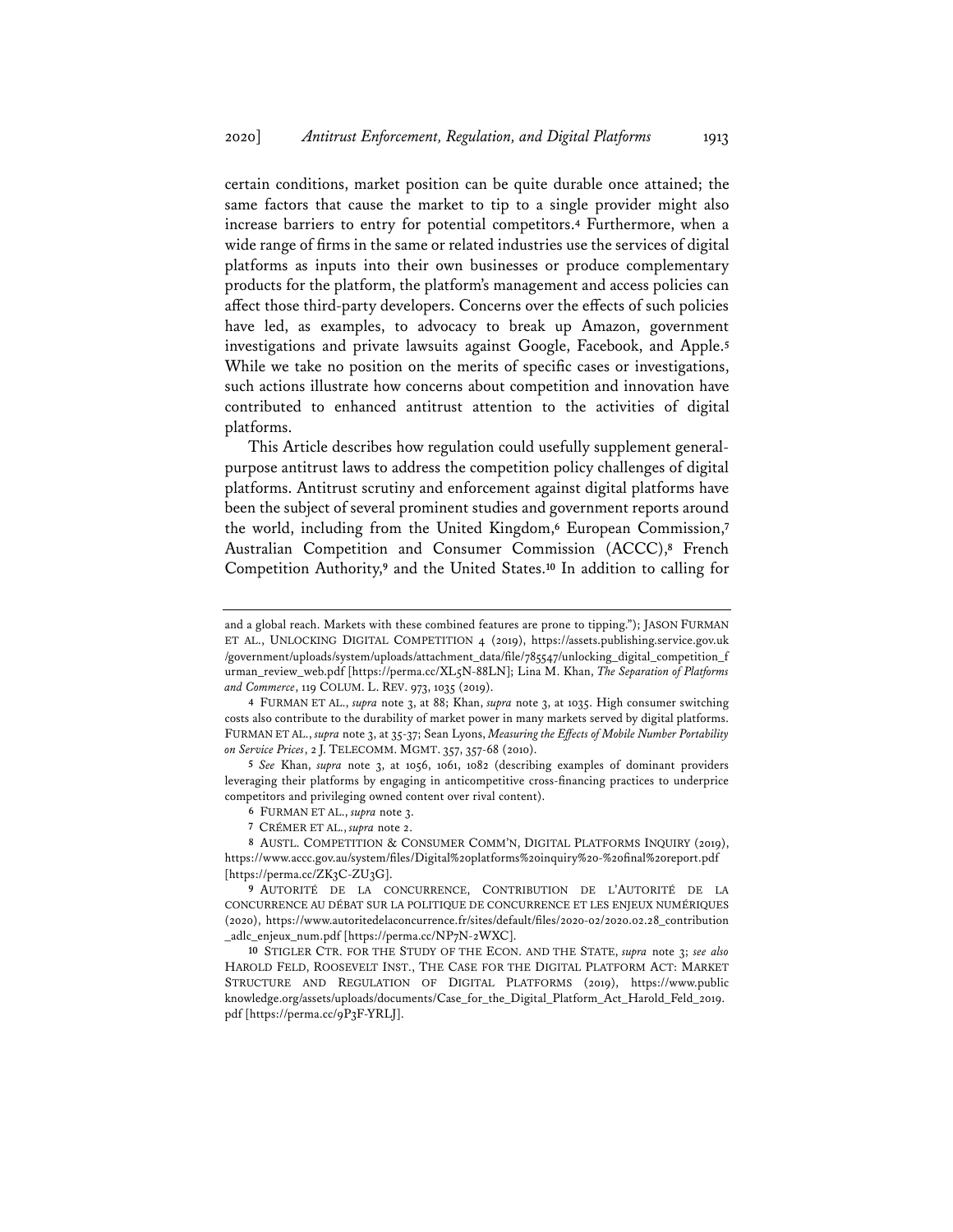stronger application within existing enforcement frameworks, these reports also consider new regulatory approaches that go beyond the existing institutional and statutory confines of antitrust enforcement. Federal Trade Commission (FTC) Commissioner Rohit Chopra, among others, has expressly advocated a more regulatory approach to antitrust enforcement in recent writings.**<sup>11</sup>** The United Kingdom has already begun to increase the regulatory authority of Ofcom over Internet-related businesses,**<sup>12</sup>** and the ACCC report expressly recommends a greater role for other Australian regulatory agencies in governing digital platforms.**<sup>13</sup>**

Both authors come to the topic of this Article with experience in regulatory agencies and with practical understanding of the difficulties and potential drawbacks of regulation. We nonetheless find three main reasons why, despite the challenges in getting regulation right, limited regulation might have advantages over traditional antitrust adjudication in the context of large-scale industries with network effects. First, and at the broadest level, the adjudicative model for antitrust enforcement and doctrinal development has been met with well-founded criticism. This does not mean that regulation is the right alternative, but it does provide a good reason to ask whether under some circumstances a different approach might lead to better outcomes. Second, traditional antitrust remedies might not effectively address the competitive challenges of digital platform markets. Neither structural remedies like break-up or divestiture, nor the limited kinds of conduct remedies that antitrust courts and agencies have been willing or able to implement, can effectively reduce barriers to competition without diminishing network benefits for consumers. In contrast, an expert agency can potentially bring the experience and resources required to make more granular, detailed decisions about the costs and benefits of certain types of commercial behavior. Third, because of network effects, conduct that courts ordinarily judge under antitrust law's general rule of reason might have different presumptive effects, and therefore be better governed by a more specific set of standards, in digital platform industries. An expert agency

**<sup>11</sup>** FED. TRADE COMM'N, FTC-2018-0074, HEARING #1 ON COMPETITION AND CONSUMER PROTECTION IN THE 21ST CENTURY, COMMENT OF FEDERAL TRADE COMMISSIONER ROHIT CHOPRA 4-9 (2018) [hereinafter CHOPRA COMMENT]; *see also* Sandeep Vaheesan, *Resurrecting "A Comprehensive Charter of Economic Liberty": The Latent Power of the Federal Trade Commission*, 19 U. PA. J. BUS. L. 645, 650 (2018) (underscoring Congress's intent in enacting the FTC Act to expand the FTC's power to police practices that "injure consumers, prevent rivals from competing on the merits, and allow large corporations to dominate our political system").

**<sup>12</sup>** U.K. HOME OFFICE & DEP'T FOR DIG. CULTURE, MEDIA & SPORT, ONLINE HARMS WHITE PAPER (2020), https://www.gov.uk/government/consultations/online-harms-white-paper  $\verb|public-feedback/online-harms-white-paper-inital-consulation-response \verb|#execute-seconds| and \verb|http://www.hem/}{tem/}$ [https://perma.cc/D4HC-FZQE].

**<sup>13</sup>** AUSTL. COMPETITION & CONSUMER COMM'N, *supra* note 8, at 140-42.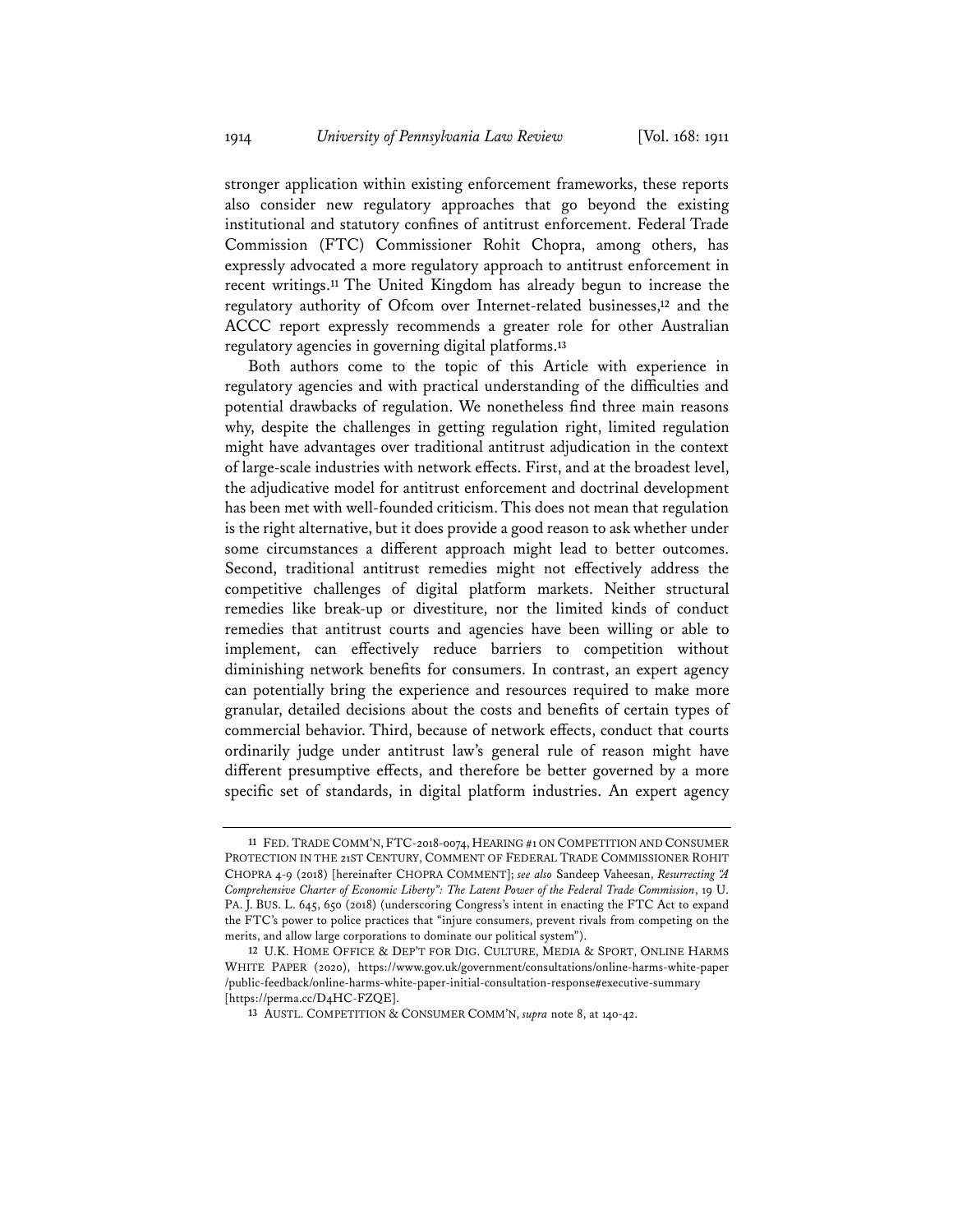might be particularly suited to determine when "outer-boundary" theories of harm that courts rightly disfavor for general application—theories of harm like predation, refusals-to-deal, or acquisition of nascent competitors should apply in specific contexts.

Below, we discuss why certain forms of what we call "light handed procompetitive" (LHPC) regulation could increase levels of competition in markets served by digital platforms while helping to clarify the platforms' obligations with respect to interrelated policy objectives, notably privacy and data security. Key categories of LHPC regulation could include interconnection/interoperability requirements (such as access to application programming interfaces (APIs)), limits on discrimination, both user-side and third-party-side data portability rules, and perhaps additional restrictions on certain business practices subject to rule of reason analysis under general antitrust statutes. These types of regulations would limit the ability of dominant digital platforms to leverage their market power into related markets or insulate their installed base from competition. In so doing, they would preserve incentives for innovation by firms in related markets, increase the competitive impact of existing competitors, and reduce barriers to entry for nascent firms.

The regulation we propose is "light handed" in that it largely avoids the burdens and difficulties of a regime—such as that found in public utility regulation—that regulates access terms and revenues based on firms' costs, which the regulatory agency must in turn track and monitor. Although our proposed regulatory scheme would require a dominant digital platform to provide a baseline level of access (interconnection/interoperability) that the regulator determines is necessary to promote actual and potential competition, we believe that this could avoid most of the information and oversight costs of full-blown cost-based regulation, for reasons we will discuss below.**<sup>14</sup>** The primary regulation applied to price or non-price access terms would be a nondiscrimination condition, which would require a dominant digital platform to offer the same terms to all users. Such regulation would not, like traditional rate regulation, attempt to tie the level or terms of access to a platform's underlying costs, to regulate the company's terms of service to end users, or to limit the incumbent platform's profits or lines of business. Instead of imposing monopoly controls, LHPC regulation aims to protect and promote competitive access to the marketplace as the means of governing firms' behavior. In other words, its primary goal is to increase the viability and incentives of actual and potential competitors. As we will discuss, the Federal Communication Commission's (FCC) successful use of similar sorts

**<sup>14</sup>** *See infra* Part II.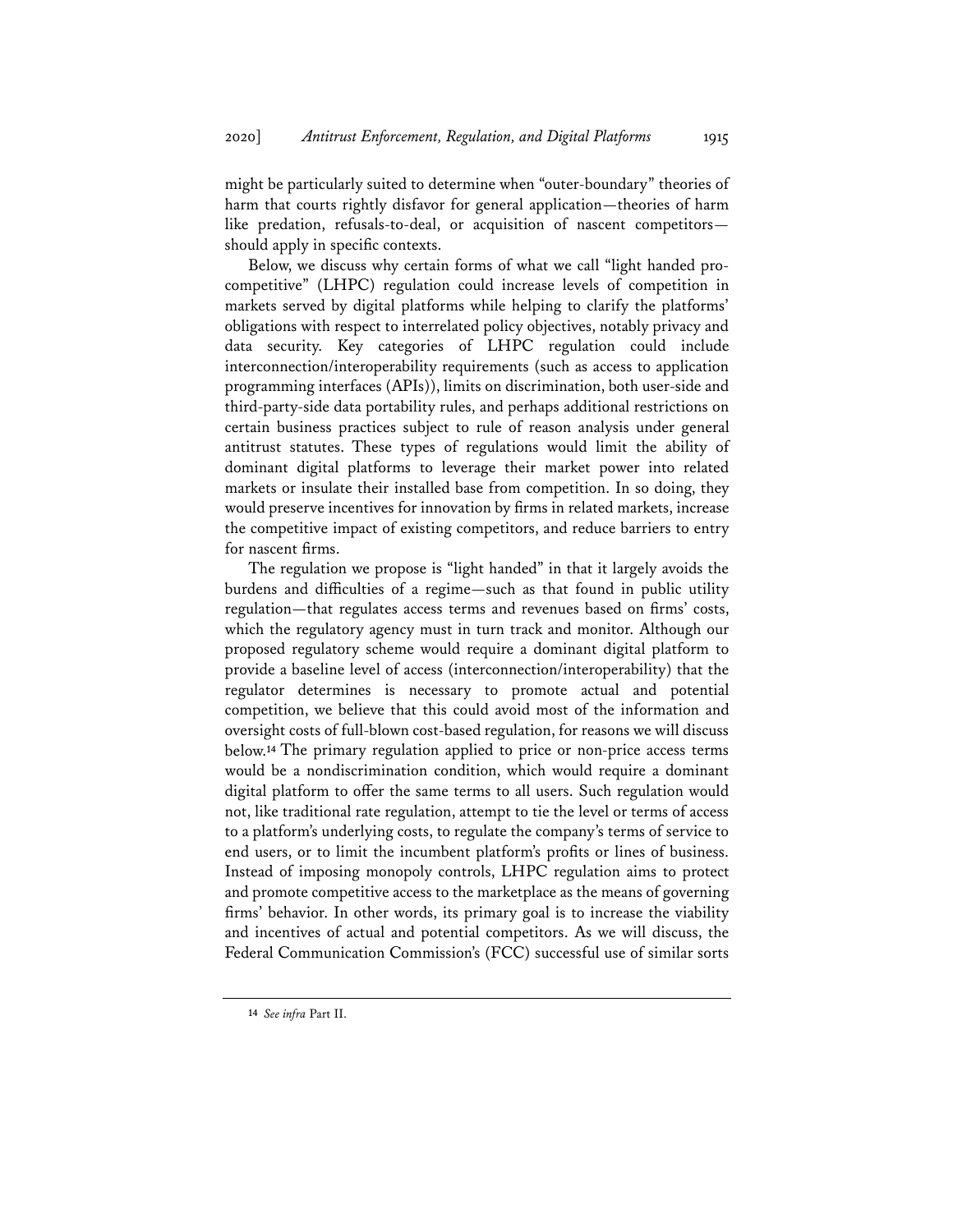of requirements on various telecommunications providers provides one model for this type of regulation.**<sup>15</sup>**

There are several possible sources for digital platform regulation. Congress could enact new legislation that creates an entirely new regulatory agency for digital platforms or could give new statutory authority to an existing agency. Alternatively, the FTC could promulgate competition rules under authority that it arguably already has under the FTC Act of 1914. Several commentators have argued that the FTC could use its existing statutory authority under the FTC Act to issue broad, antitrust rules that apply generally, to all industries.**<sup>16</sup>** A much more limited, and perhaps less controversial, manner in which the FTC could begin to use this authority would be to pass narrower rules that apply only to specific kinds of conduct and only to digital platform industries. Calls to regulate digital platforms involve several issues that do not centrally fall within the purview of antitrust, notably privacy and control over certain kinds of harmful content.**<sup>17</sup>** To the extent there could be trade-offs among regulatory goals—for example between a platform's interconnecting with rivals but limiting those rivals' access to user data, or between providing nondiscriminatory access to thirdparties but blocking those that spread harmful content—there could be economies of scope to having a single agency address those issues, or at least mandating that agencies coordinate inter-related rulemaking.

Part I of this Article discusses why potential shortcomings of the evolution and application of antitrust doctrine through the courts should lead policy makers to consider supplementing the traditional adjudicative model of U.S. antitrust enforcement in limited circumstances. That Section will then set out some basic principles for the choice of regulatory tools for enforcing competition. Part II discusses the rationale for LHPC regulation in markets served by digital platforms and describes the form these regulations might take in more detail. It also explains why FCC regulation of telecommunications providers provides a useful precedent for this type of regulation. Part II furthermore addresses other areas of conduct to which regulation might govern digital platform competition and addresses in those contexts the comparative strengths and weakness of case-by-case adjudication by generalist courts and an expert agency regulatory process.

**<sup>15</sup>** Joseph D. Kearney & Thomas W. Merrill, *The Great Transformation of Regulated Industries Law*, 98 COLUM. L. REV. 1323, 1349-58 (1998).

**<sup>16</sup>** CHOPRA COMMENT, *supra* note 11, at 4-9; Vaheesan, *supra* note 11, at 650.

**<sup>17</sup>** *See, e.g.*, FELD, *supra* note 10, at 6, 8-9 (introducing a "regulatory toolkit" for Congress to consider when regulating behavior on digital platforms and discussing the specific models and methods that can be employed to moderate content on online platforms).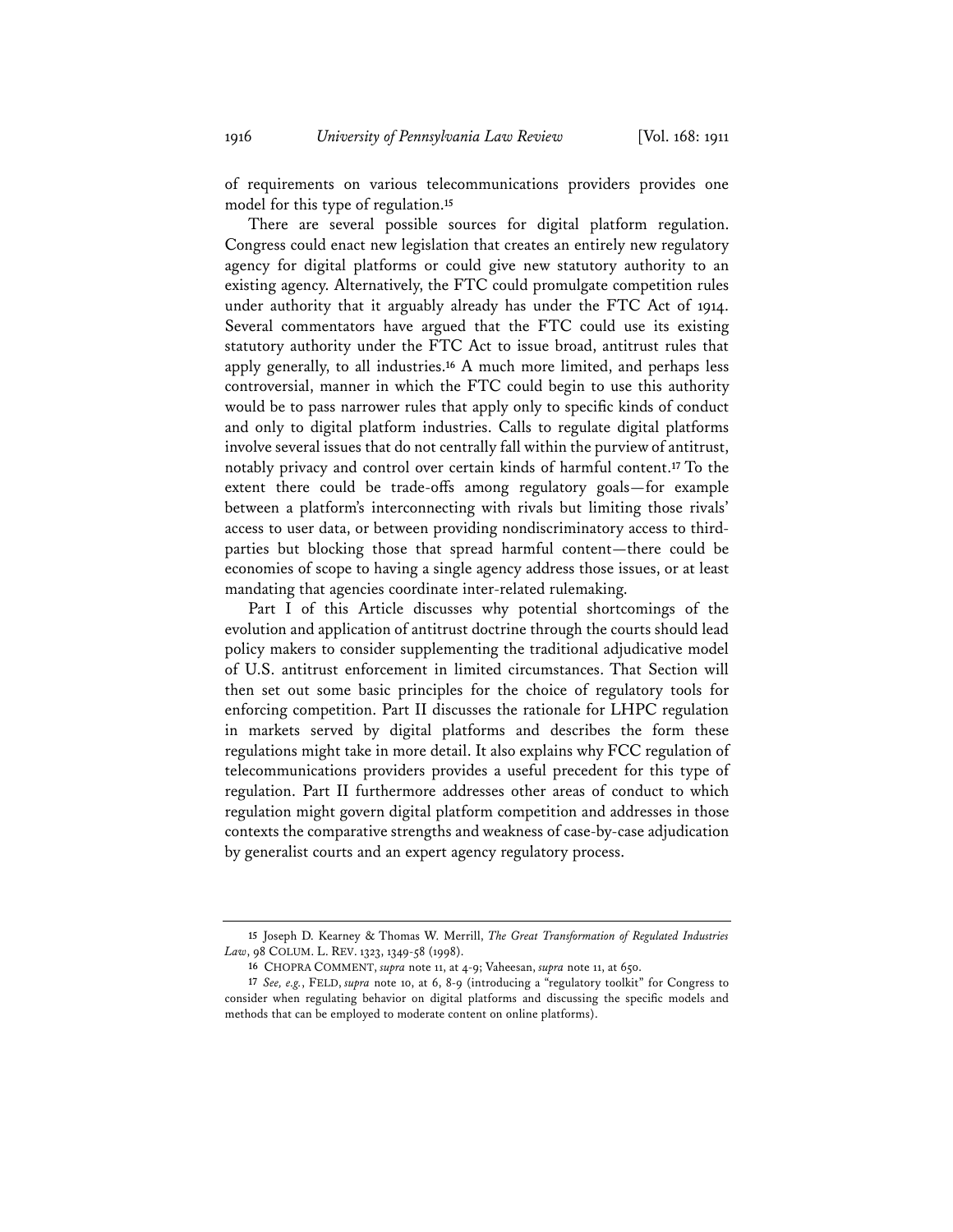#### I. GOING BEYOND ADJUDICATION FOR ANTITRUST ENFORCEMENT

Antitrust statutes are primarily enforced in court, usually through the adjudication of specific cases or settlement against the backdrop of courtmade antitrust doctrine. Indeed, despite statutory authority for the FTC to issue competition rules, and despite the technical complexity of many antitrust cases, antitrust enforcement and policy in the United States has evolved primarily through precedent developed by generalist courts, not specialized agencies.**<sup>18</sup>** To be sure, the Department of Justice and the FTC influence policy through the investigations they pursue and the consent decrees they reach with parties. The FTC itself adjudicates some cases, although it does so largely according to law developed in the federal courts, to which parties can appeal any FTC decision.**<sup>19</sup>** Academics and other commentators have also affected the evolution of antitrust in the United States, from supporting an economic, notably price-focused framework for U.S. competition policy to sparking a rethinking of that framework in contemporary debates. As the courts have absorbed such learning, antitrust doctrine has evolved over the decades through the push and pull of precedent across the United States judicial circuits, with the Supreme Court periodically stepping in to correct, clarify, or resolve differences among the lower federal courts. Commentators often cite antitrust as a rare example of "federal common law" in the U.S. system.**<sup>20</sup>**

The adjudicatory model for implementing antitrust enforcement has several key attributes, which in turn have both advantages and disadvantages. We put aside for now the question of *who* is adjudicating—whether it be an expert tribunal or a court of general jurisdiction, for example—and focus on three characteristics of antitrust adjudication itself.

#### A. *Case-by-Case, Fact-Specific Approach*

Complexity of underlying issues aside, adjudication is well suited to settings in which applicability of the law is contingent on case-specific facts. With the exception of the limited conduct that the antitrust laws prohibit per se, courts review most business activities through a rule of reason, under which some conduct that is illegal in one set of circumstances is allowable in

**<sup>18</sup>** *See* Douglas H. Ginsburg & Joshua D. Wright, *Antitrust Courts: Specialists Versus Generalists*, 36 FORDHAM INT'L L.J. 788, 789-90 (2013) (comparing "generalist courts" in the United States with the "more specialized model[s]" found in Portugal, France, Turkey, the United Kingdom, and India).

**<sup>19</sup>** *See id.* ("[T]he twelve Circuit Courts of Appeals . . . review the decisions of the Federal Trade Commission.").

**<sup>20</sup>** *See, e.g.*, Justin Hurwitz, *Administrative Antitrust*, 21 GEO. MASON L. REV. 1191, 1217 (2014) ("[A]ntitrust is generally accepted as a form of federal common law.").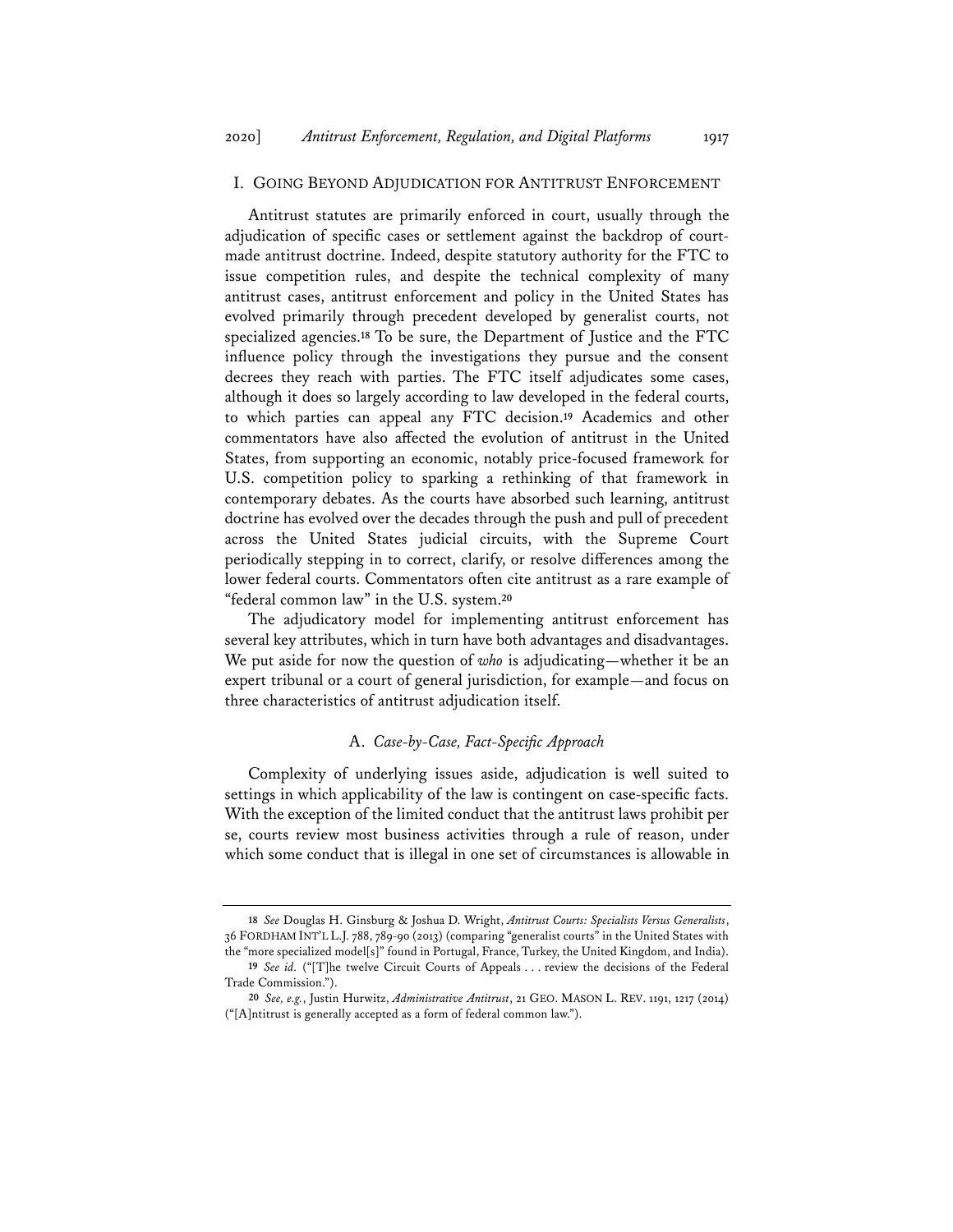another.**<sup>21</sup>** The inquiry into liability goes beyond whether particular conduct in fact occurred (which is the extent of the inquiry into conduct that is illegal per se) and extends into a balancing of the conduct's likely effects on competition.**<sup>22</sup>** The more that liability is contingent on such case-specific facts, the more difficult it is to determine liability in advance of the conduct's having taken place. Adjudication typically occurs when conduct either is imminent or has already occurred, at which point the relevant facts as to the effects of the conduct are, in principle, more readily measured.**<sup>23</sup>** Such "ex post" mechanisms of enforcement can reduce the risk of over-enforcement when compared to alternative approaches, like some forms of regulation, that spell out more comprehensively in advance what conduct is illegal.**<sup>24</sup>** Reducing false positives, however, may or may not be a virtue—that calculation depends on the extent to which particular adjudicative institutions and processes under-enforce by allowing harmful conduct or transactions to slip through the liability screen.

#### B. *Slow, Usually Predictable Doctrinal Development*

A second attribute of the American adjudicatory process for antitrust is stability. While antitrust doctrine has occasionally swerved abruptly over the past century, the common-law process through which antitrust law has developed usually provides clear notice that a change is coming. As a recent example, the Supreme Court's shift in *Leegin Creative Leather Products, Inc. v. PSKS. Inc.***<sup>25</sup>** from per se liability to a rule of reason for resale price maintenance likely caught few observers by surprise.**<sup>26</sup>**

Antitrust adjudication's stability, like its suitability for fact-dependent situations, is potentially double-edged. Antitrust jurisprudence can be slow to adjust to changes in economic learning or changes in the underlying economy that alter the effects of a particular kind of business conduct. For

**<sup>21</sup>** CHOPRA COMMENT, *supra* note 11, at 2; Vaheesan, *supra* note 11, at 667.

**<sup>22</sup>** *See* CHOPRA COMMENT, *supra* note 11, at 2 ("The 'rule of reason' applies a broad and openended inquiry into the overall competitive effects of particular conduct and asks judges to weigh all of the circumstances of a case to decide whether the practice at issue violates the antitrust laws."); Vaheesan, *supra* note 11, at 667 ("For a plaintiff to establish a prima facie case under the rule of reason, it must typically show actual or likely anticompetitive effects from the conduct being challenged.").

**<sup>23</sup>** *See* Jeffrey J. Rachlinski, *Rulemaking Versus Adjudication: A Psychological Perspective*, 32 FLA. ST. U. L. REV. 529, 544 (2005) ("[A]djudicative bodies act retrospectively and will thus always have injured victims or aggrieved parties before them.").

**<sup>24</sup>** *See* Ashutosh Bhagwat, *Modes of Regulatory Enforcement and the Problem of Administrative Discretion*, 50 HASTINGS L.J. 1275, 1325 (1999) (discussing problems of over-enforcement in connection with the ex ante enforcement authority of the FDA).

**<sup>25</sup>** Leegin Creative Leather Prods., Inc. v. PSKS, Inc., 551 U.S. 877 (2007).

**<sup>26</sup>** *See* Shapiro, *supra* note 1, at 81; *infra* text accompanying notes 44–45.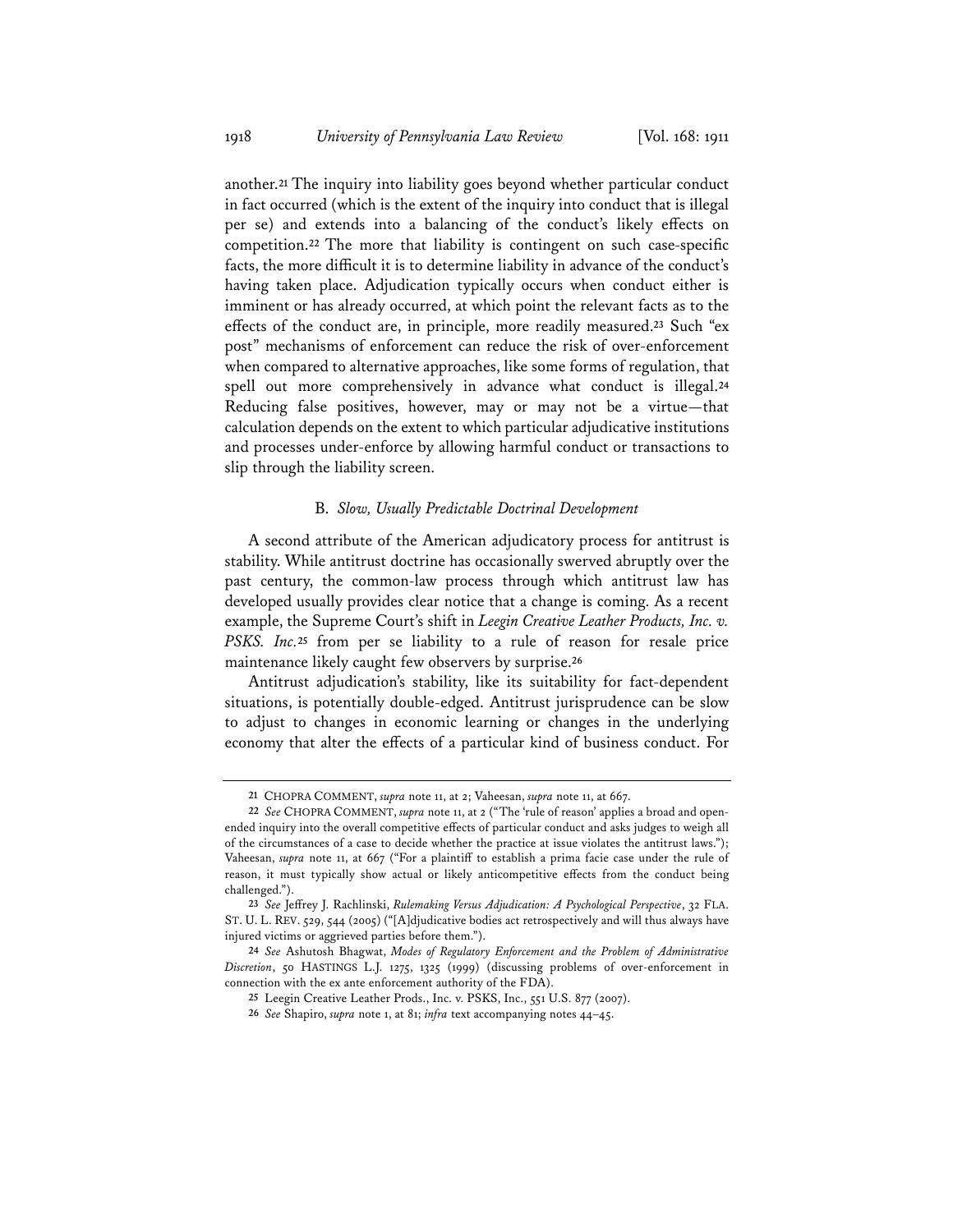example, nearly thirty years ago the Supreme Court in *Brooke Group v. Brown & Williamson Tobacco Corp.***<sup>27</sup>** required that plaintiffs claiming predatory pricing show not only prices below some measure of incremental cost, but also that the defendant could recoup its losses.**<sup>28</sup>** No plaintiff has prevailed in a predatory pricing case in a U.S. federal court since.**<sup>29</sup>** That outcome might not be of concern were it the case that the Supreme Court's test accurately captures the incidence of predatory pricing.**<sup>30</sup>** Economic research demonstrates, however, that predatory conduct *does* occur and *does not* depend on either below-cost pricing or recoupment.**<sup>31</sup>** Predation is just one area in which court-made doctrine appears out of step with relevant economic facts and knowledge. To be sure, other forces could accelerate the common-law process of doctrinal development. For example, Congress could legislate changes to the scope, presumptions, and other parameters of antitrust law in ways that would immediately alter precedent and bind the courts going forward.**<sup>32</sup>** In practice, however, such intervention is rare and unlikely, making significant lags in doctrine a reality of antitrust adjudication in the courts.

#### C. *Market-Driven Case Selection*

In the United States, most adjudicative bodies do not select the cases that come before them. To be sure, courts have jurisdictional limitations that prevent them from hearing certain kinds of cases, and doctrines exist that allow courts to reject weak or poorly conceived complaints. Beyond those mechanisms, however, independent parties decide when and whether to pursue litigation as method of relief. One potential virtue of this separation between decisionmaking and case selection is that the market can drive the focus of judicial attention. Assuming the most widespread and most troublesome anticompetitive conduct will receive the greatest investment of litigation resources, that conduct will in turn receive the most adjudication and doctrinal development.

**<sup>27</sup>** Brooke Grp. v. Brown & Williamson Tobacco Corp., 509 U.S. 209 (1993).

**<sup>28</sup>** *See* Shapiro, *supra* note 1, at 81.

**<sup>29</sup>** Patrick Bolton et al., *Predatory Pricing: Strategic Theory and Legal Policy*, 88 GEO. L.J. 2239, 2241 (2000).

**<sup>30</sup>** *See, e.g.*, *id.* at 2242-49 (collecting sources describing predatory pricing as "inherently uncertain," and "generally implausib[le]").

**<sup>31</sup>** *See, e.g.*, Aaron S. Edlin, *Stopping Above-Cost Predatory Pricing*, 111 YALE L.J. 941, 943 (2002) (arguing that although below-cost pricing and recoupment "may be sufficient to make out a predatory pricing case . . . they should not be necessary").

**<sup>32</sup>** *See* Hurwitz, *supra* note 20, at 1194-95 ("Congress can set other, non-economically efficient priorities that trump antitrust's normative goal. These policy choices are within the domain of Congress and its agencies.").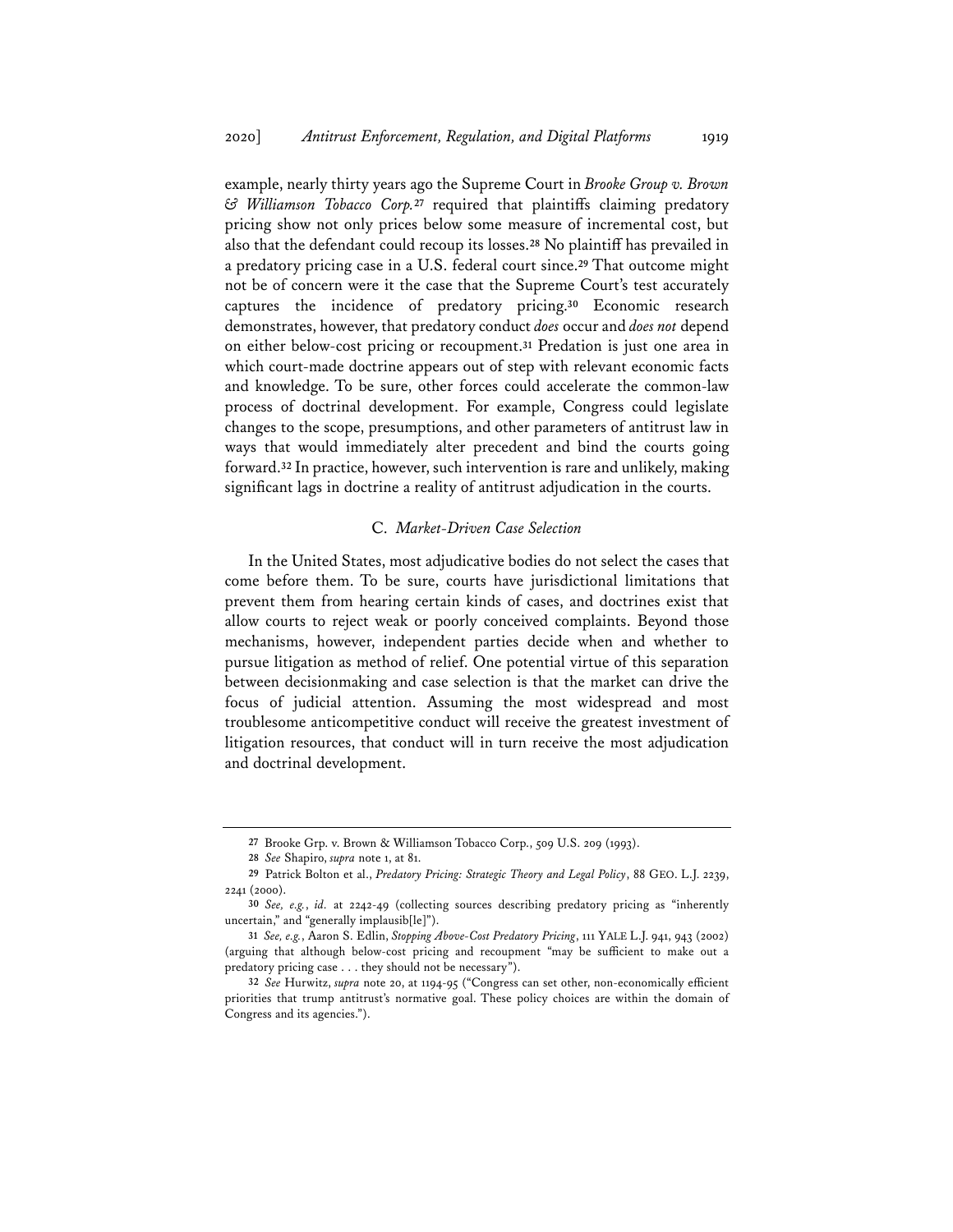Unfortunately, the separation between adjudication and case selection will not necessarily lead to an efficient match between judicial attention and the most pressing antitrust violations. In practice, even conduct that is clearly prohibited can persist when offenders think detection is difficult; one only has to look at the consistently high number of civil and criminal price fixing cases that wind up in court, even though that conduct has clearly been illegal per se for nearly a century.**<sup>33</sup>** The most widespread anticompetitive conduct might not therefore be the conduct most in need of doctrinal development—it can be just the opposite, as the persistence of cartels demonstrates.**<sup>34</sup>** Moreover, if the courts develop doctrine that needs revisiting, but that deters the government or private plaintiffs from filing cases,**<sup>35</sup>** then the market for judicial attention to antitrust conduct will not work well dynamically; once doctrine is settled, there may be no mechanism outside of legislation or regulatory intervention to drive doctrinal change. We return to this issue below.

#### D. *Generalists versus Industry Experts*

Returning to an issue we put aside earlier, *who* is doing the adjudication can matter for substantive outcomes. In U.S. antitrust law, that adjudication has occurred, at least ultimately, in generalist federal courts. That institutional locus might well make sense given the wide variety of conduct, industries, and factual circumstances that antitrust cases present. However, as specific industries come to pose particular challenges for antitrust enforcement, the case for more specialized enforcement decisionmakers becomes stronger. Traditionally, where detailed, industry-specific knowledge is required to make sound competition policy decisions, Congress has assigned authority over those decisions, at least in part, to industry-specific regulatory agencies. Thus, the Securities and Exchange Commission has authority over competitive conduct in key financial sectors.**<sup>36</sup>** The FCC has parallel authority with the Department of Justice (DOJ) over telecommunications mergers and sole authority to establish terms for competitive entry into various telecommunications markets.**<sup>37</sup>** State

**<sup>33</sup>** *See* Shapiro, *supra* note 1, at 72 (noting that the Department of Justice "has assessed roughly \$10 billion in criminal fines and penalties" in price-fixing charges).

**<sup>34</sup>** U.S. DEP'T OF JUSTICE, *Division Update, Spring 2019* (Mar. 26, 2019), https://www.justice.gov/atr/division-operations/division-update-spring-2019/cartels-beware [https: //perma.cc/W257-JMAD] (listing pending cartel investigations, including over ninety pending grand jury investigations).

**<sup>35</sup>** *See supra* Section I.B. (discussing predatory pricing).

**<sup>36</sup>** *See* Credit Suisse Sec. (USA) v. Billing, 551 U.S. 264, 283-84 (2007).

**<sup>37</sup>** *See, e.g.*, 47 U.S.C. §§ 214, 310, 521(6), 532, 536 (2018) (outlining statutory requirements for the extension of telecommunication lines, license ownership, and cable channels for commercial use to maintain competition in cable communications).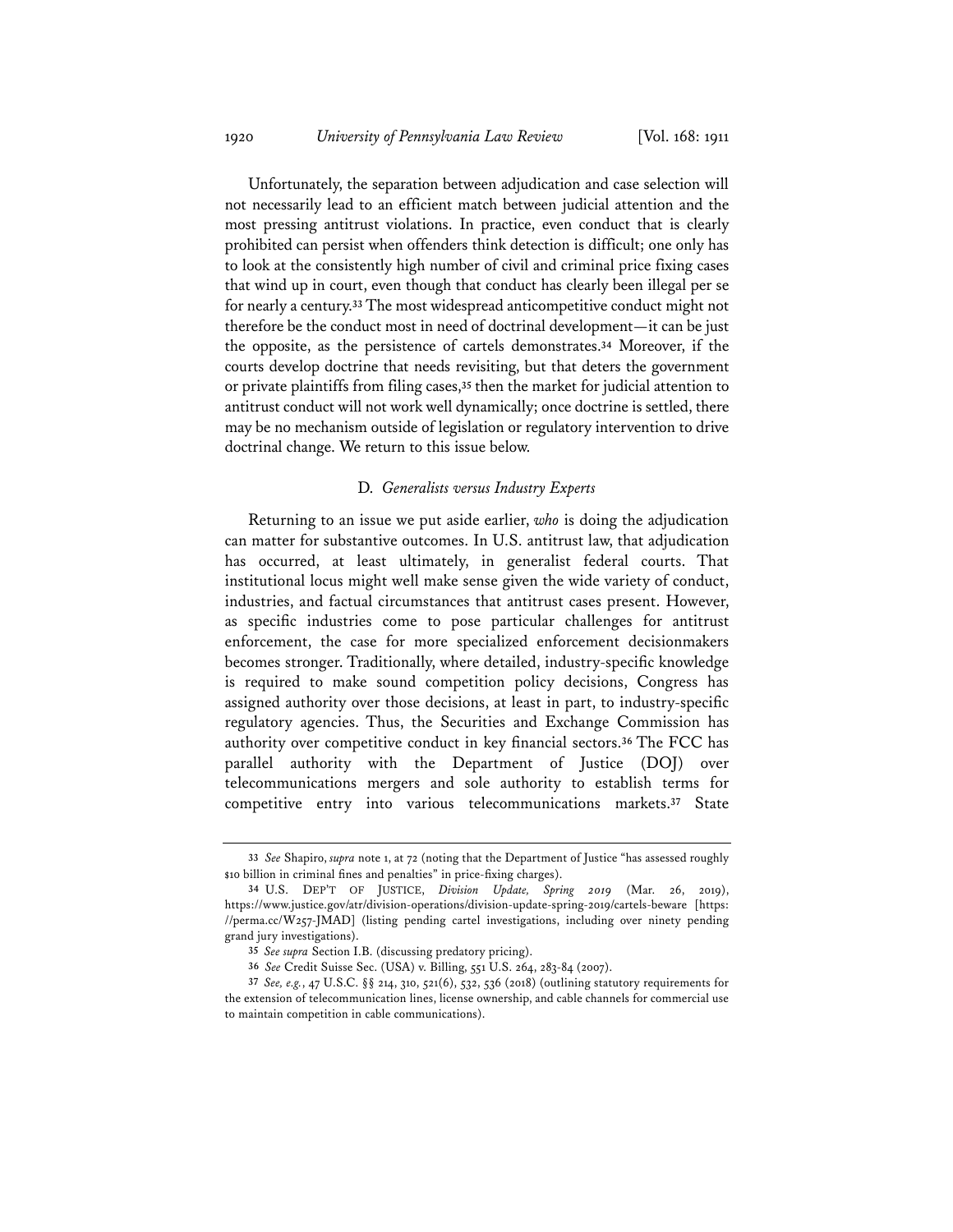regulators govern entry into hospital markets through Certifications of Public Need.**<sup>38</sup>** The federal courts have increasingly safeguarded the domain of industry specific regulators over competition issues even when agency decisions might be in tension with antitrust law.**<sup>39</sup>**

As antitrust enforcement focuses on distinct challenges posed by a particular industry, whether digital platforms, pharmaceuticals, or something else, expert and specialized knowledge becomes even more essential to making good enforcement decisions. Under current law and enforcement frameworks, there is no systematic way to bring such specialization into the ultimate adjudication of antitrust cases in industries not already covered by specific, competition-related, regulatory statutes. To be sure, the FTC and DOJ have divisions that specialize in various industrial sectors in which they have considerable expertise. Those divisions bring that expertise into their review of conduct and transactions, but neither the FTC nor DOJ has ultimate adjudicative authority over the cases they choose to litigate. The DOJ must go to federal court to seek enforcement. The FTC can opt for an administrative enforcement mechanism with the Commission itself sitting in appellate review of initial adjudication by an administrative law judge. The Commission's decision is, however, subject to review by federal appellate courts, which have not hesitated to reverse the agency's decisions.**40**The result is that, even when agencies have brought specific industry expertise into antitrust enforcement, doctrinal application and resolution still proceeds through the common-law process of adjudication by generalist judges.

#### E. *Tradeoffs Inherent in the Adjudicatory Approach to Antitrust*

As the foregoing discussion suggests, the ex post case-by-case approach, slow doctrinal evolution, and case selection mechanism of antitrust adjudication have potential advantages and disadvantages. The tradeoffs become particularly clear through the interaction of those three characteristics.

**<sup>38</sup>** *E.g.*, N.Y. PUB. HEALTH LAW § 2801-A(3) (McKinney 2019) ("The public health and health planning council shall not approve a certificate of incorporation, articles of organization, or application for establishment unless it is satisfied . . . as to (a) the public need for the existence of the institution at the time and place and under the circumstances proposed.").

**<sup>39</sup>** *See* Howard A. Shelanski, *The Case for Rebalancing Antitrust and Regulation*, 109 MICH. L. REV. 683, 693-718 (2011) (discussing cases in which the U.S. Supreme Court has demonstrated that "[it] will interpret the substantive scope of antitrust liability narrowly in regulated settings even where Congress has expressly preserved the operation of antitrust law").

**<sup>40</sup>** *See, e.g.*, Cal. Dental Ass'n v. FTC, 526 U.S. 756, 759 (1999) (finding the FTC's level of analysis evaluating anticompetitive advertising restrictions to be insufficient); LabMD, Inc. v. FTC, 894 F.3d 1221, 1224 (11th Cir. 2018) (vacating an FTC cease and desist order applied to a data-security program based on what the court considered an improper interpretation of Section 5(a) of the FTCA); Rambus Inc. v. FTC, 522 F.3d 456, 459 (D.C. Cir. 2008) (reversing an FTC finding of monopolization).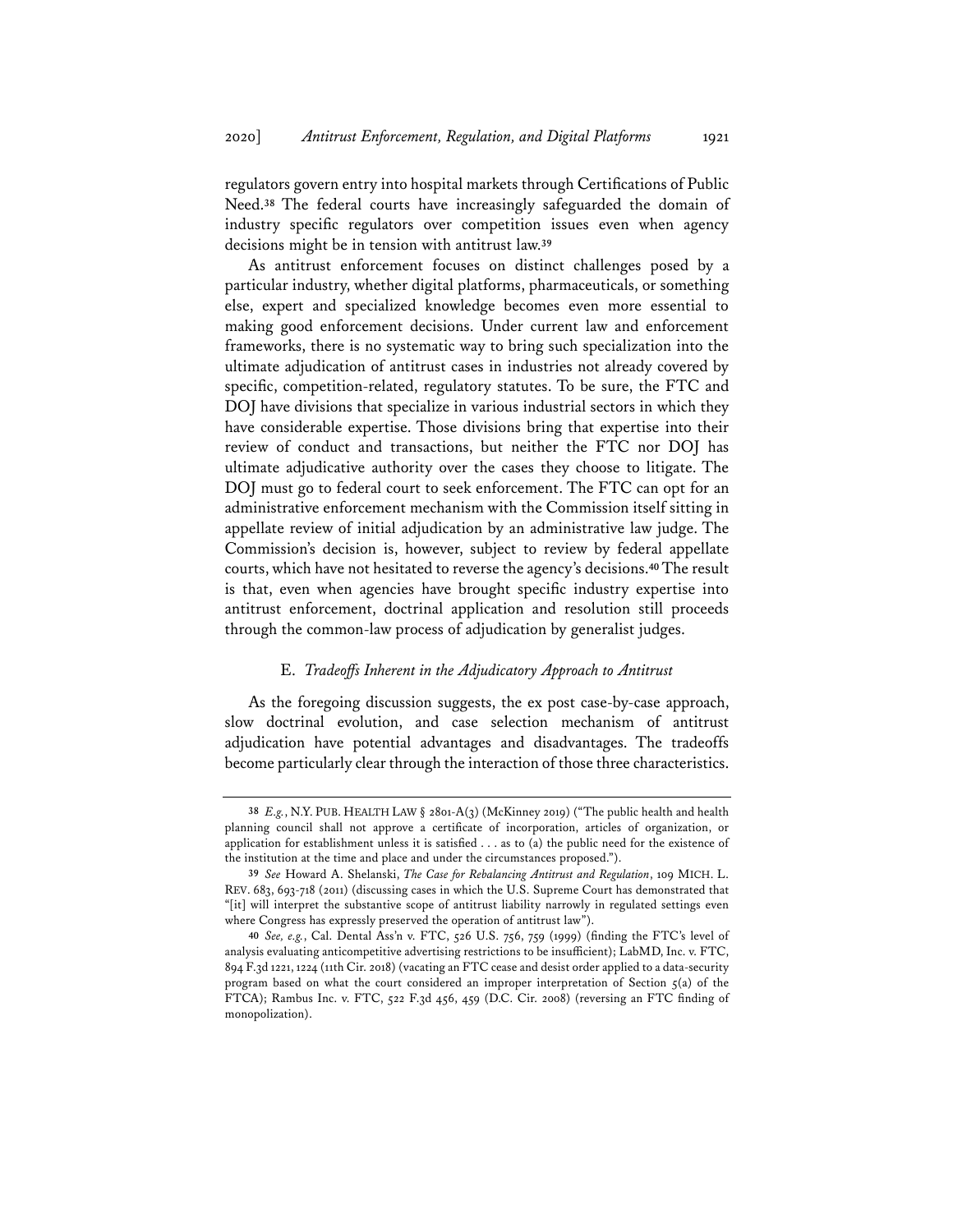Adjudication may mitigate the rate of false positives or false negatives obtained through enforcement, as proceeding case-by-case is less likely to bring about those results than are general rules that impose limits on business conduct in advance, regardless of specific circumstances. Broad ex ante specifications could prohibit beneficial or harmless conduct, and narrow ex ante specifications could fail to prevent anticompetitive practices. As a decisionmaking process moves from strict ex ante prescription to pure caseby-case adjudication, particular facts and circumstances increasingly predominate over generic categorization of conduct.**<sup>41</sup>** In principle, the movement along that spectrum enables the decisionmaker to avoid underinclusiveness or over-inclusiveness of categorical rules.**<sup>42</sup>**

The extent to which an adjudicator actually succeeds in reducing enforcement errors in either direction depends on the doctrine and precedent through which it evaluates the case-specific evidence. Doctrine and precedent will determine how a court allocates burdens, prioritizes facts, and weighs presumptions in evaluating the legality of conduct. If precedent provides mistaken guidance on those factors, case-specific adjudication might do no better a job than ex ante prohibitions in avoiding errors or bias toward either under or over-enforcement. For this reason, the evolutionary pace of doctrinal development through antitrust adjudication is very important. Where that evolution has been toward convergence with state-of-the-art analysis and evidence as to the effects of conduct, doctrinal stability is a virtue. Reasonable people disagree over the Supreme Court's movement from per se illegality to rule of reason treatment of vertical price restraints, as Justice Breyer's dissent in *Leegin* demonstrates.**<sup>43</sup>** The decision in that case nonetheless drew on a body of legal and economic analysis that, over decades, had continually narrowed the application of per se rules to vertical conduct and led logically (even if some might argue incorrectly) to the majority's conclusion.**<sup>44</sup>** Many commentators might therefore say *Leegin* is a good example of where the evolution of doctrine through adjudication worked well: stakeholders had notice and the doctrine moved in an internally consistent direction. While it is debatable whether the *per se* rule against restraints on

**<sup>41</sup>** *See* Rachlinski, *supra* note 23, at 544 ("Adjudicative bodies act retrospectively and will thus always have injured victims or aggrieved parties before them.").

**<sup>42</sup>** *See* Daniel T. Deacon, *Common Carrier Essentialism and the Emerging Common Law of Internet Regulation*, 67 ADMIN. L. REV. 133, 136 (2015) (noting that reliance on ex post enforcement may lead to under-enforcement).

**<sup>43</sup>** *See* Leegin Creative Leather Prods., Inc. v. PSKS, Inc., 551 U.S. 877, 916 (2007) (Breyer, J., dissenting) ("How easily can courts identify instances in which the benefits are likely to outweigh potential harms? My own answer is, *not very easily*."); *see also* Vaheesan, *supra* note 11, at 669 n.144 (citing the same language from Justice Breyer's dissent in *Leegin*).

**<sup>44</sup>** *See Leegin*, 551 U.S. at 900-02 (explaining how rulings in recent cases justify limiting the reach of a per se rule and promoting instead a rule of reason evaluation).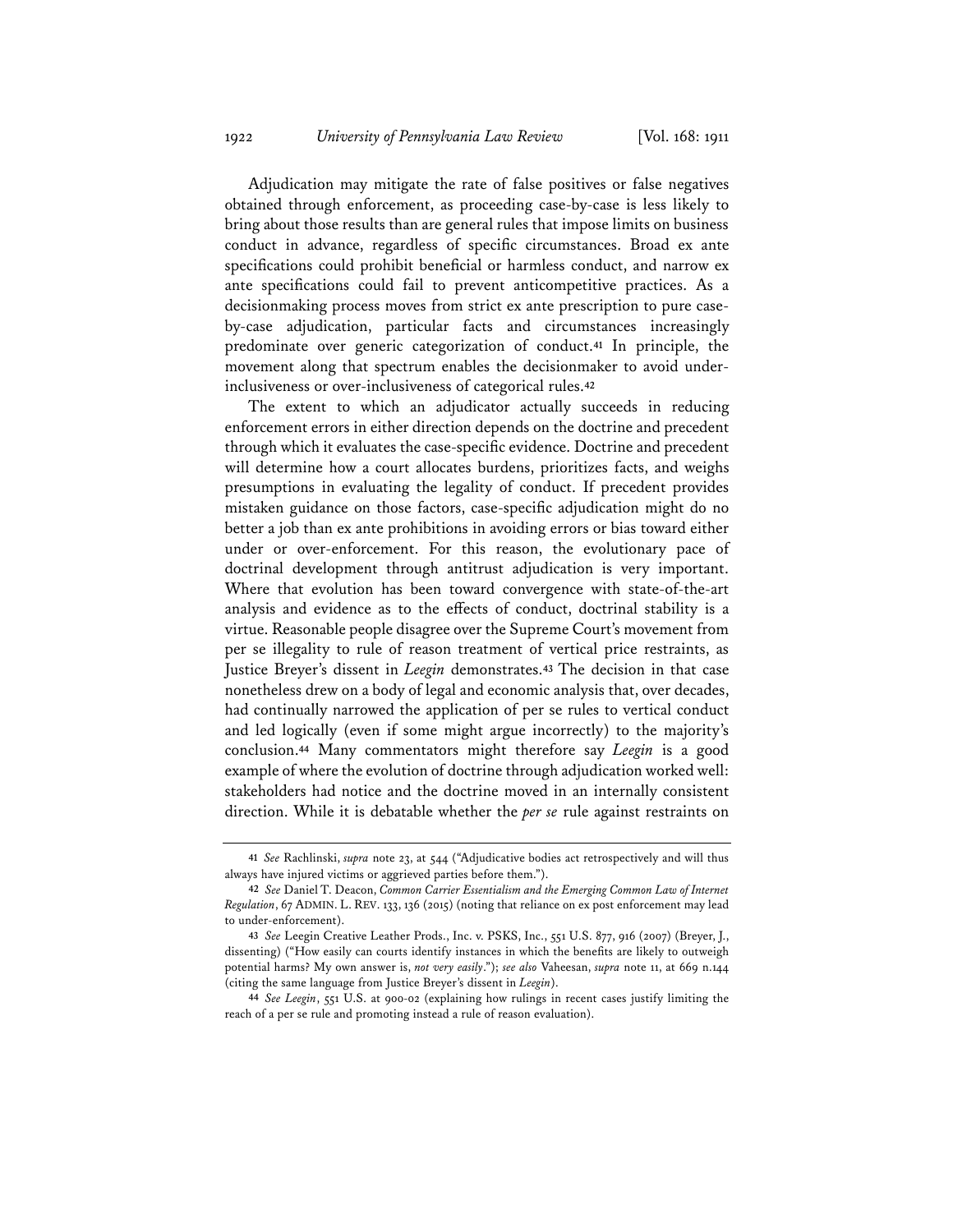intra-brand competition has in recent years led to over-enforcement, there is a good case that it had done so in the past,**<sup>45</sup>** so that the doctrine plausibly moved in an error-reducing direction.

However, where doctrine gets on the wrong track, the application of precedent will perpetuate rather than reduce enforcement errors. In the case of predation, for example, there is a good argument that, in the light of current economic knowledge, the *Brooke Group* decision has led to underenforcement.**<sup>46</sup>** The potential case-by-case advantages of adjudication are lost where judicial precedent renders important facts and circumstances irrelevant. In such cases, the relatively slow process of doctrinal correction through common law evolution is harmful to sound antitrust enforcement.

The discussion above shows that the error-reducing potential of a caseby-case, adjudicatory approach to antitrust enforcement depends heavily on the actual doctrine courts apply and on the process by which that doctrine evolves. Similarly, whether case selection in an adjudicatory approach in fact directs judicial attention to the conduct that most warrants oversight depends on existing doctrine and precedent. It may well be that the conduct doing the most harm is also the conduct for which the courts impose the highest burdens of proof on plaintiffs. The deterrent effect of those burdens likely leads to fewer cases than the conduct's actual effects warrant.**<sup>47</sup>** Similarly, doctrine that too readily imposes liability could have the opposite effect: lower barriers for plaintiffs would lead to too many cases and more devotion of judicial resources than the conduct deserves.**<sup>48</sup>** Like error-reduction, the distribution of antitrust cases brought for adjudication depends heavily on the state of the doctrine and on the ability of the common law process to correct course where necessary.

The potential disadvantages of antitrust adjudication by generalist courts raise the question of whether a different approach might be preferable, specifically with regard to digital platforms. Digital platforms present relatively novel challenges. Considering the tenuous fit between some

**<sup>45</sup>** *See* United States v. Topco Assocs., 405 U.S. 596, 607-12 (1972) (holding that an association engaged in a per se violation of the Sherman Act even in the absence of price fixing and even though the district court determined as a factual matter that the activity at issue had fostered competition).

**<sup>46</sup>** *See* Bolton et al., *supra* note 29, at 2242-49 ("To summarize, present judicial skepticism about predatory pricing assumes that predation is extremely rare, but sound empirical and experimental studies as well as modern economic theory, do not justify this assumption.").

**<sup>47</sup>** *See, e.g.*, James Langenfeld & James Morsch, *Refining the* Matsushita *Standard and the Role Economics Can Play*, 38 LOY. U. CHI. L.J. 507, 512 (2007) (noting that heightening the burden at the pleading stage in horizontal antitrust conspiracy cases "would likely discourage potential meritorious cases").

**<sup>48</sup>** *See* Mark Anderson & Max Huffman, Iqbal*,* Twombly*, and the Expected Cost of False Positive Error*, 20 CORNELL J.L. & PUB. POL'Y 1, 4 (2010) (discussing the social costs of false positives where relaxed standards permit plaintiffs to proceed with non-meritorious claims).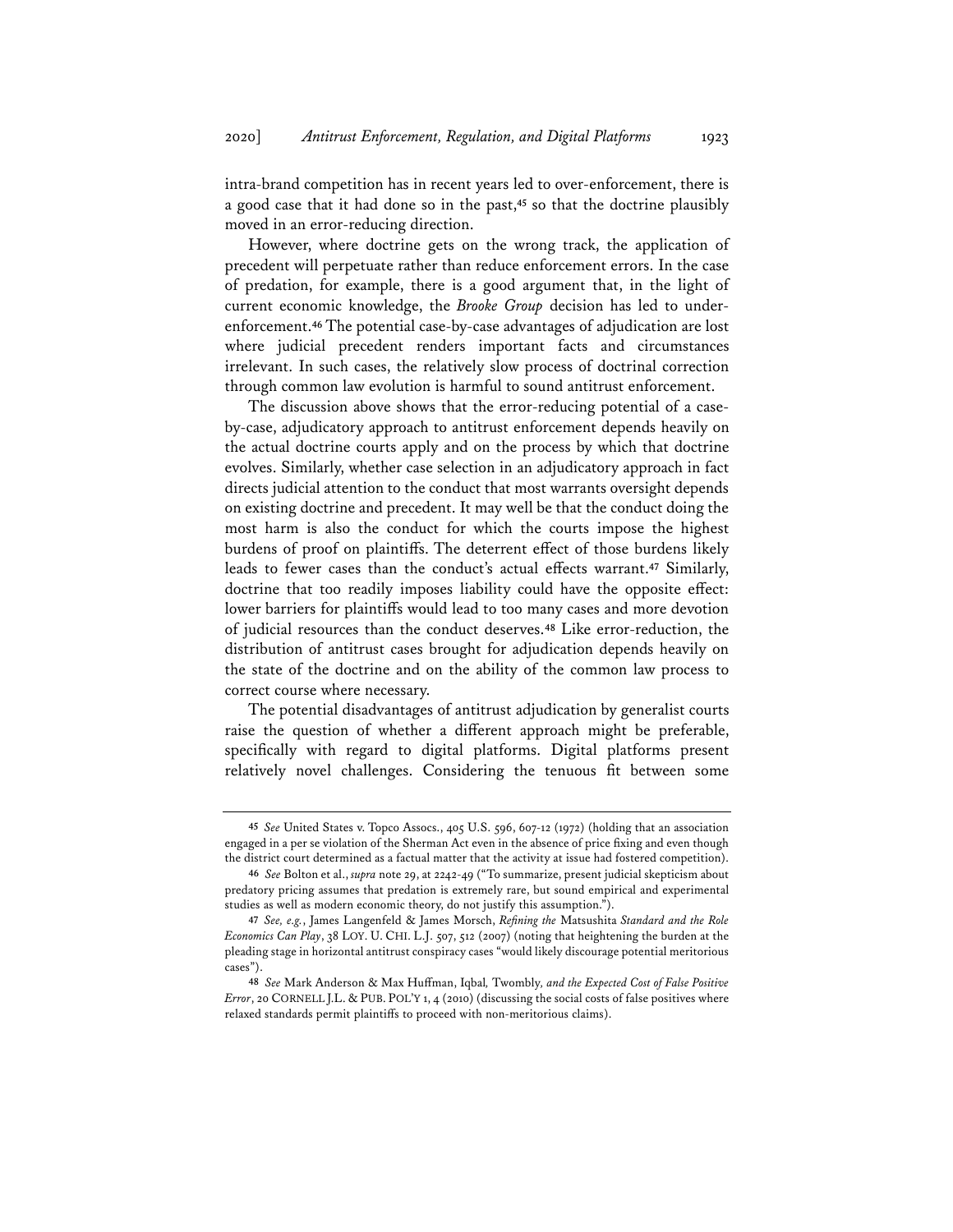potential theories of harm and current antitrust doctrine, the complexity of the underlying technical issues in antitrust cases, and the interrelatedness of those issues and adjacent policy goals, a more informed, comprehensive approach coordinated by an expert regulatory agency might foster more advantages than does the exclusive resort to traditional antitrust adjudication. However, before we turn to the form such regulation might take, we briefly identify some general principles for such regulation.

#### F. *A Regulatory Alternative*

Whether or not regulators take action against an alleged monopolist should depend on two things: first, whether the monopoly power meets criteria of economic harm, durability, and remediability; and second, whether available regulatory mechanisms are in fact likely to remedy the monopoly's harms without creating equally harmful side effects for consumers. Without satisfying those conditions, there may not be any case for regulation at all. We must take as a baseline that regulation will always carry administrative costs and create inefficient distortions. If that is the case, then even in some highly imperfect competitive conditions, allowing market forces to drive entry and innovation over time could produce higher net benefits than regulation would. However, when monopoly harms are not remediable ex post and where monopoly power is durable, the cost-benefit calculation shifts in the direction of regulatory intervention. The case for intervention then depends not on the nature of the harm (irreparable, long-term) but on the efficacy of available regulatory tools. With respect to this criterion, not all regulatory mechanisms are equal. Indeed, as we will discuss below, available approaches differ in many ways. However, three criteria provide useful comparative dimensions when considering the use of regulation to enforce competition: (1) whether the regulation fills a gap in antitrust—that is, when regulation does something antitrust law cannot, or as a practical matter does not, doctrinally or institutionally accomplish; (2) effectiveness and administrability; and (3) consistency with the pro-competitive principles of antitrust policy. With those principles in mind, we turn next to a discussion of LHPC and its potential application to digital platforms.

#### II. LIGHT HANDED PRO-COMPETITIVE (LHPC) REGULATION

# A. *Introduction*

Traditional cost-based regulation of public utilities is widely thought to reduce firms' incentives to lower costs and, perhaps even more importantly,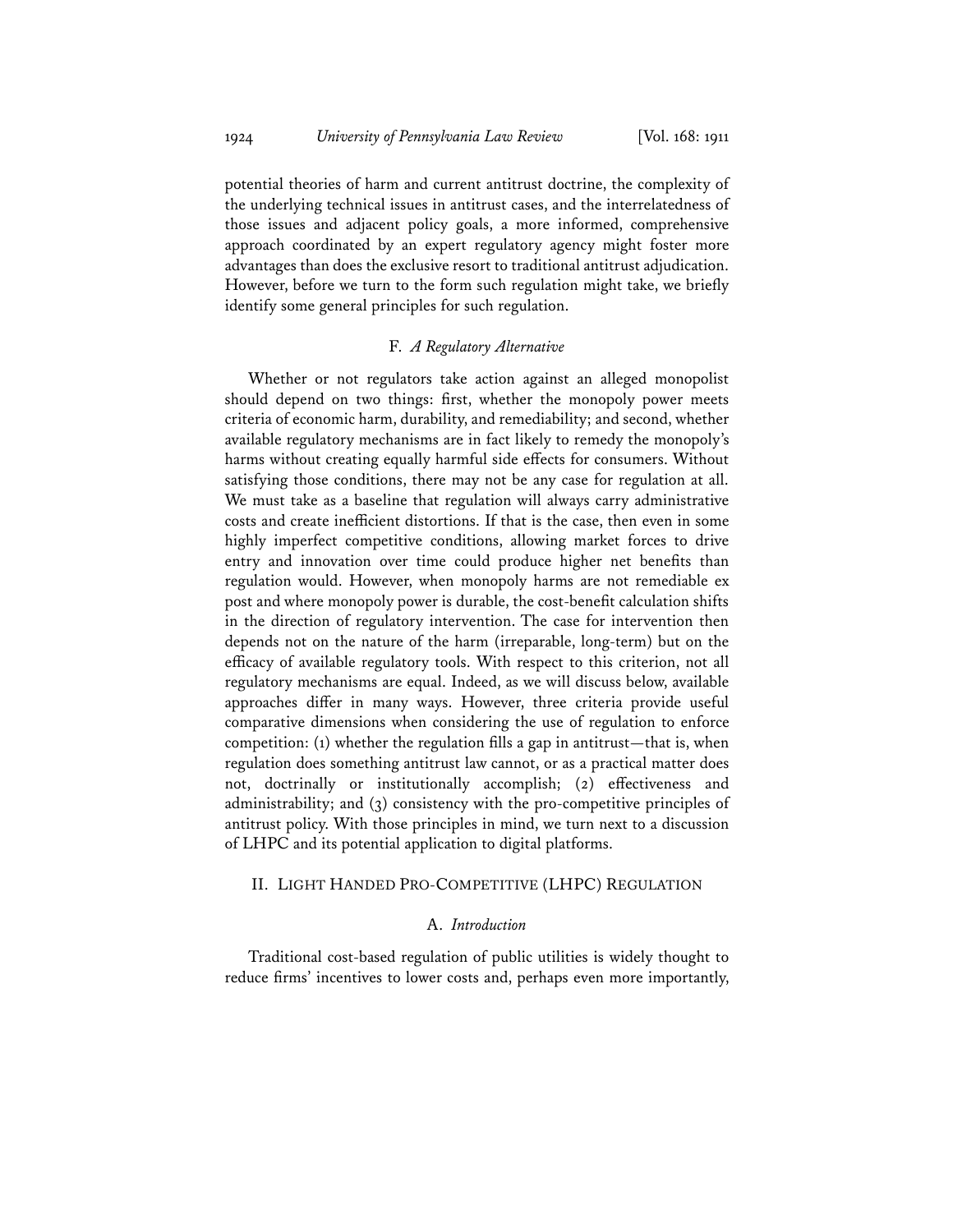to reduce both the opportunity and incentive for firms to innovate.**<sup>49</sup>** We agree that analogs to cost-based regulation would not be well suited to address the competition problems in high tech digital industries, both because of the need for technological innovation and because competition is neither entirely absent nor static in these industries. However, leaving competition management entirely to adjudicative remedies might fail to address competitive concerns in digital industries, to the detriment of consumers, competitors, and the platforms themselves.

In particular, we argue that specific regulation of digital platforms could create more definite and reliable pathways for increasing competition in the markets served by these firms. As we explain below, these types of regulations would limit the extent to which dominant digital platforms are able to control competition in vertically related or complementary markets, preserve incentives for innovation in related markets, increase the competitive impact of existing competitors, and reduce barriers to entry. We will refer to this type of regulation as "light handed pro-competitive" (LHPC) regulation. As we noted in the introduction and will discuss in more detail, the regulation we propose attempts neither to base access terms on a firm's costs nor to restrain a firm's allowable returns. It therefore does not rely upon the elaborate mechanisms of public utility regulation, whether those mechanisms be directly rate-of-return based or be more incentive-based, like a price-cap regime. Instead of replacing competition with monopoly controls, LHPC regulation aims to govern firms' behavior and market power by protecting and promoting competition. Its primary goals are to provide competitive incentives and to increase the viability of actual and potential competitors. To achieve these objectives, the regulatory scheme could require a dominant digital platform to provide a baseline level of access (interconnection and interoperability), which the regulator determines is necessary to promote entry by actual and potential competitors. The primary regulation applied to access terms would take the form of prohibiting a dominant platform from discriminating among users in access prices (if any) or other terms of access.

A number of commentators have advocated expanding competition enforcement through rulemaking. For example, Tim Wu advocates more regulation that he describes as "using industry-specific statutes, rulemakings, or other tools of the regulatory state to achieve the traditional competition

**<sup>49</sup>** *See, e.g.*, Tim Wu, *Antitrust Via Rulemaking: Competition Catalysts*, 16 COLO. TECH. L.J. 33, 38-40 (2017) (noting criticism of the public utilities approach to regulation and collecting sources); *see also* Kearney & Merrill, *supra* note 15, at 1397-401 ("Nevertheless, if we confine ourselves to considering elite opinion about economic regulation of common carriers and public utilities, there can be no doubt that the perceptions of regulatory failure are in the ascendancy, while perceptions of market failure are in decline.").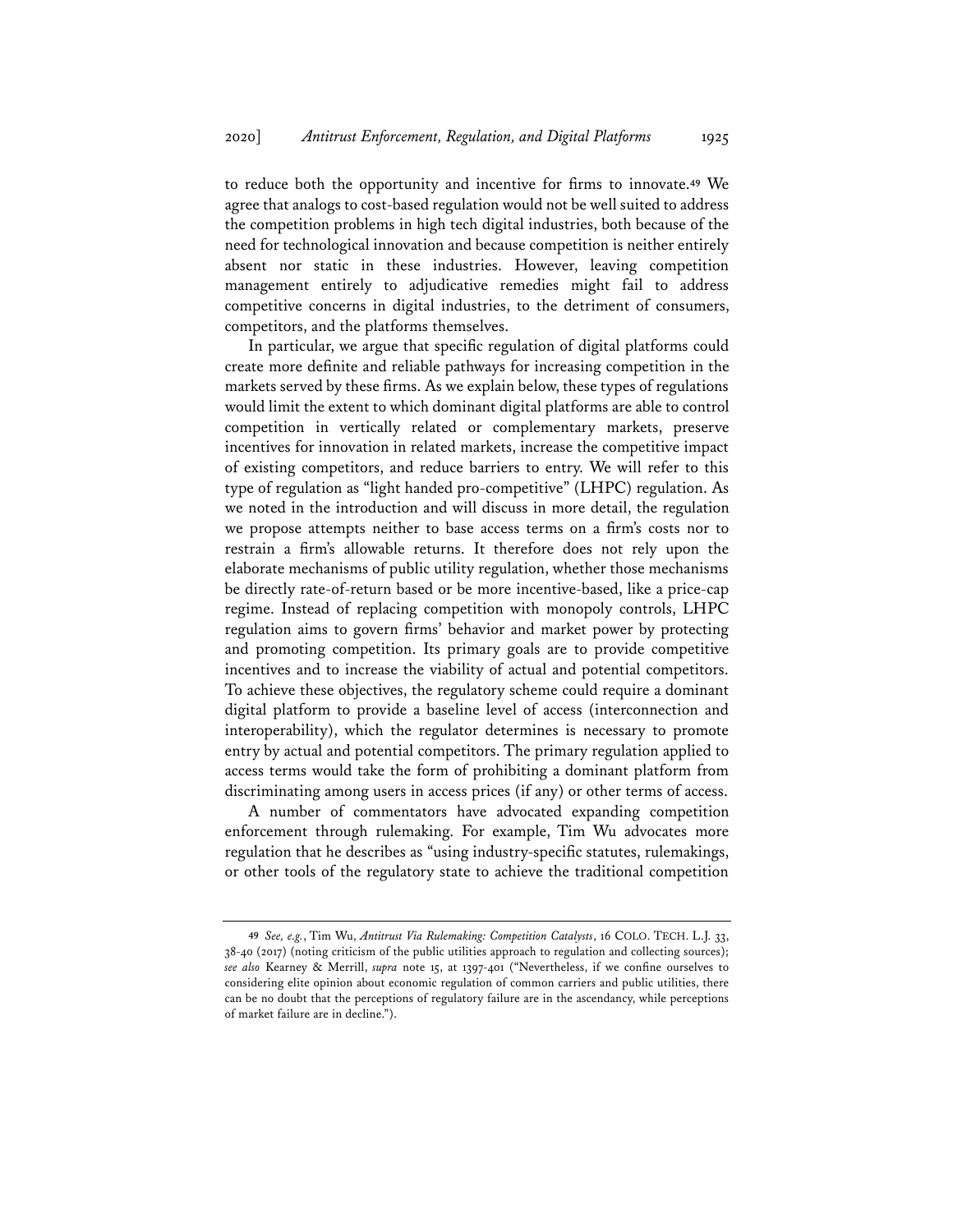goals associated with the antitrust laws."**<sup>50</sup>** Rohit Chopra contends that "[r]ulemaking would serve to advance clarity and certainty about what types of conduct constitute—or do not constitute—an 'unfair method of competition.'"**<sup>51</sup>** While the kind of regulation we suggest might fit within the frameworks of what other commentators have suggested, we propose something much more limited. We do not advocate the use of the entire toolkit of traditional utility regulation, nor do we suggest rulemaking for broader, general-purpose antitrust enforcement outside of particular contexts where agency expertise is most likely to have advantages over traditional adjudication. We focus on why regulation in the particular context of digital platforms has comparative advantages over adjudication. We focus on access rules, similar to those that regulators have used to promote competition in a variety of different industries.**<sup>52</sup>** As we will discuss, the FCC has successfully used these types of regulations in various sectors of the telecommunications industry to deal with the same general sorts of competition issues that arise in digital markets.**<sup>53</sup>**

The kinds of regulation that one might consider for application to digital platforms include (1) interconnection and interoperability requirements and common standards, (2) limits on discrimination, (3) data portability requirements, (4) line-of-business restrictions, and (5) additional restrictions on certain business practices currently subject to rule of reason analysis under general antitrust statutes. We discuss each of these categories in more detail below. However, one issue that applies to all of the categories is worth discussing at the outset: whether the regulations should apply industrywide—namely, to all digital platforms—or only to *dominant* platforms. We think that in most cases it will only be necessary to apply these regulations to firms that the regulator determines are dominant. This means that a key part of the regulatory regime will be creating and applying standards to determine whether a firm is in fact a "dominant" digital provider. Note also that, in many cases, the obligations imposed on dominant digital providers will take the form of requiring the dominant provider to conform to various common standards, in order to reduce switching costs to users or to enable nondominant firms to interconnect or interoperate with dominant providers. In this case, although the standards will not be mandatory for non-dominant providers, those providers will nonetheless likely conform to the standards to take advantage of the protections offered by the regulation.

**<sup>50</sup>** *Id.* at 34.

**<sup>51</sup>** CHOPRA COMMENT, *supra* note 11, at 9.

**<sup>52</sup>** *See* Kearney & Merrill, *supra* note 15, at 1326, 1349-58, 1364 (discussing the regulation of the railroad, trucking, telecommunication, gas and electricity industries).

**<sup>53</sup>** *See infra* subsection II.B.2. (discussing limitations on discrimination designed to address competition in the telecommunications industry).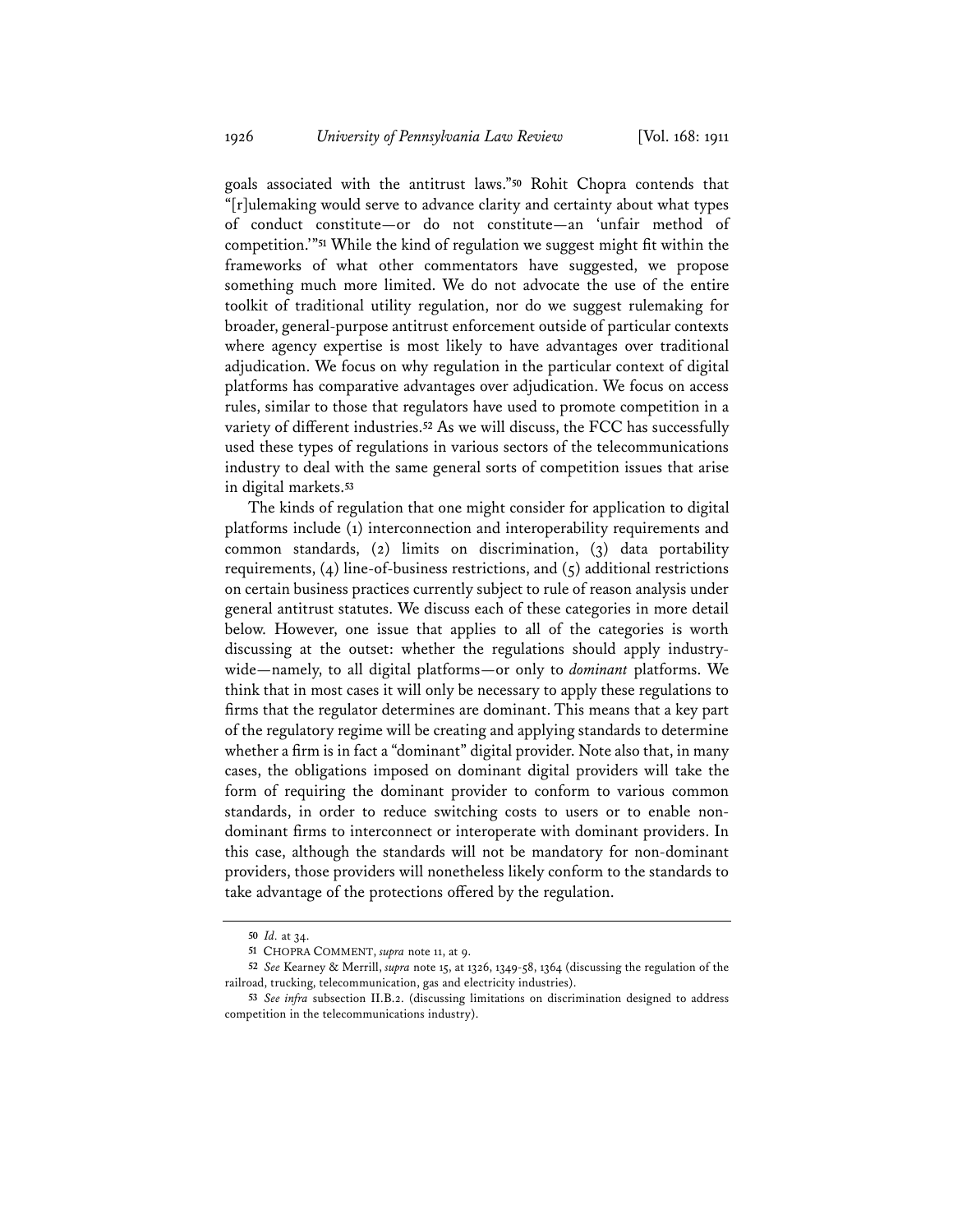#### B. *Potential Types of Regulation*

#### 1. Interconnection/Interoperability Requirements and Common Standards

Interconnection and interoperability requirements would establish obligations for dominant digital platforms to provide certain kinds of access to actual and potential rivals. These third parties consist of firms competing in the digital platform's primary line-of-business as well as a broader ecosystem of firms that produce complementary products or rely on the dominant platform's services as inputs into their own businesses. Providing such access could allow competitors to share in the network effects of the dominant provider, reduce both the incumbent's installed base advantage and consumers' switching costs, and help protect firms from exclusionary conduct through which a dominant platform might extend its market power. Requiring dominant platforms to follow certain open standards could make it easier for other firms to interoperate and interconnect with dominant firms as well as reduce switching costs.

Precisely what form these types of regulation should take will differ from industry to industry and require specific knowledge of underlying economic and technological facts. It is easy to say that competitors or complementary product developers should have platform access sufficient to overcome true barriers to entry related to scale, network effects, and installed base, but that does not mean they should necessarily have access to all technological capabilities of the incumbent platform. While complete access to dominant firms might superficially appear to increase the intensity of competition, it dampens the incentives for competitors and the regulated platform to invest and innovate in ways that could provide the most value to consumers.**<sup>54</sup>** In determining the scope of interconnection or interoperability, for example through access to application programming interfaces (APIs) on the platform, a regulatory authority will need to consider complex tradeoffs. After making such determinations, authorities might well decide that they should mandate no such access. On the other hand, if lack of interconnection is preserving incumbent market power and harming competition, some intervention could improve competitive outcomes and consumer welfare.

If intervention is the chosen solution, we must then address the question of who should make hard calls about the specific scope of interconnection and interoperability requirements. For reasons discussed above, adjudicating those questions before generalist courts has advantages and disadvantages. Regulation by expert agencies, comparatively, may be appropriate when

**<sup>54</sup>** *See* CRÉMER ET AL., *supra* note 2, at 59 (describing the potential for firms that are required to coordinate to then collude, thereby limiting innovation).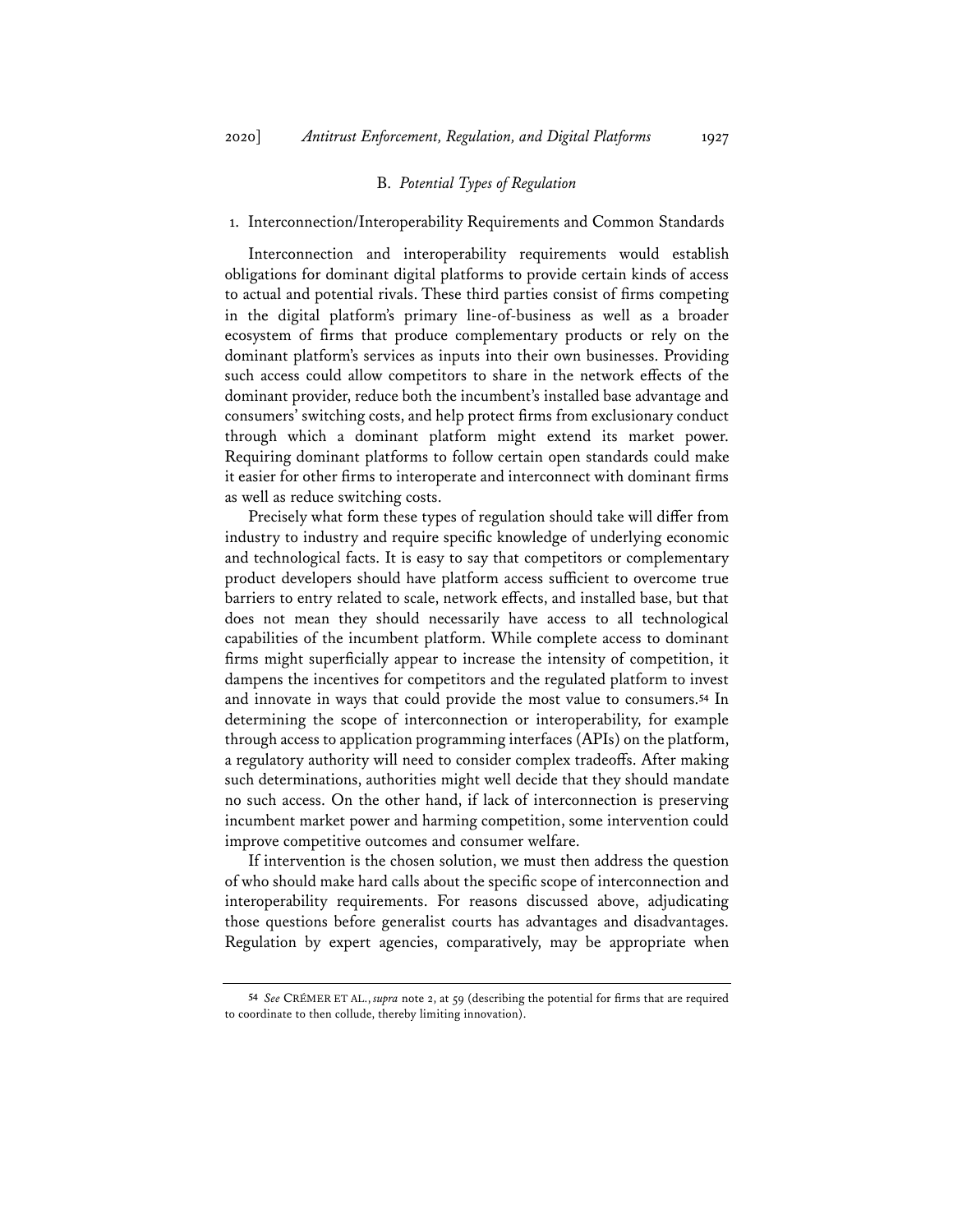intervention requires a coherent set of detailed rules involving technically complex issues. This is especially true when rules must change over time in response to evolving technical knowledge and changing circumstances.**<sup>55</sup>** The regulatory approach is worth pursuing when the alternative to carefully thought out rules provides either no solution or a piecemeal, underconsidered remedy.

For three reasons, we believe that once regulators determine baseline access requirements that incumbents must meet, effectively implementing those requirements will not entail the significant burdens or information asymmetries of rules that require regulators to assess the dominant firm's costs and align interconnection terms with those costs. First, regulators can blunt a dominant firm's ability to leverage its market power to enter or extract rents from related lines of business by requiring that the firm not discriminate in providing platform access, even if regulation does not directly control the terms of such access.

Second, in many cases it seems likely to us that the marginal cost of providing interconnection would be at or near zero.**<sup>56</sup>** In these cases, a regulator could require interconnection without establishing any elaborate regulatory cost-tracking or cost-monitoring system. The key terms of access are likely to involve technical issues that have nothing to do with the platform's costs or profits. To be sure, access to certain platforms does often have a price. Apple and Android require most apps to share revenues as part of the terms for access to their user bases through their respective app stores.**<sup>57</sup>** However, in other contexts, the relevant access terms involve technical aspects of interoperability with a platform. For example, when third parties "interconnect" with a digital platform, they are essentially trying to have their machines communicate with the platform's machines.**<sup>58</sup>** Through that

**<sup>55</sup>** *See* FELD, *supra* note 10, at 23, 172, 188-90, 194 ("Congress has generally created a new agency when new technology creates a new industry whose complexity requires specialization. Examples include the Federal Power Commission (now the Federal Energy Regulatory Commission) and the Federal Radio Commission (now the Federal Communications Commission).").

**<sup>56</sup>** *See* Khan, *supra* note 3, at 1079 (noting that "information—once produced—can be disseminated online to large groups at negligible costs").

**<sup>57</sup>** Mark Bergen, *Google is Offering App Developers the Same Revenue-Sharing Terms Apple Just Announced—With One Big Advantage*, VOX (June 8, 2016, 5:19 PM), https://www.vox.com /2016/6/8/11889298/google-apple-subscription-app-revenue-share [https://perma.cc/859L-YHER] (describing Apple and Google's moves towards an 85/15 revenue-sharing model); *see also* FURMAN ET AL., *supra* note 3, at 46 (noting that Apple took a thirty percent commission "from app developers' revenues").

**<sup>58</sup>** *See* Tom Wheeler, *Did Technology Kill the Truth?*, BROOKINGS (Nov. 14, 2017), https://www.brookings.edu/research/did-technology-kill-the-truth/ [https://perma.cc/Z2EH-DJ HN] (explaining that "[a]n API—an Application Programming Interface—is what allows two software programs to interact with each other," and giving as an example how Uber accesses Google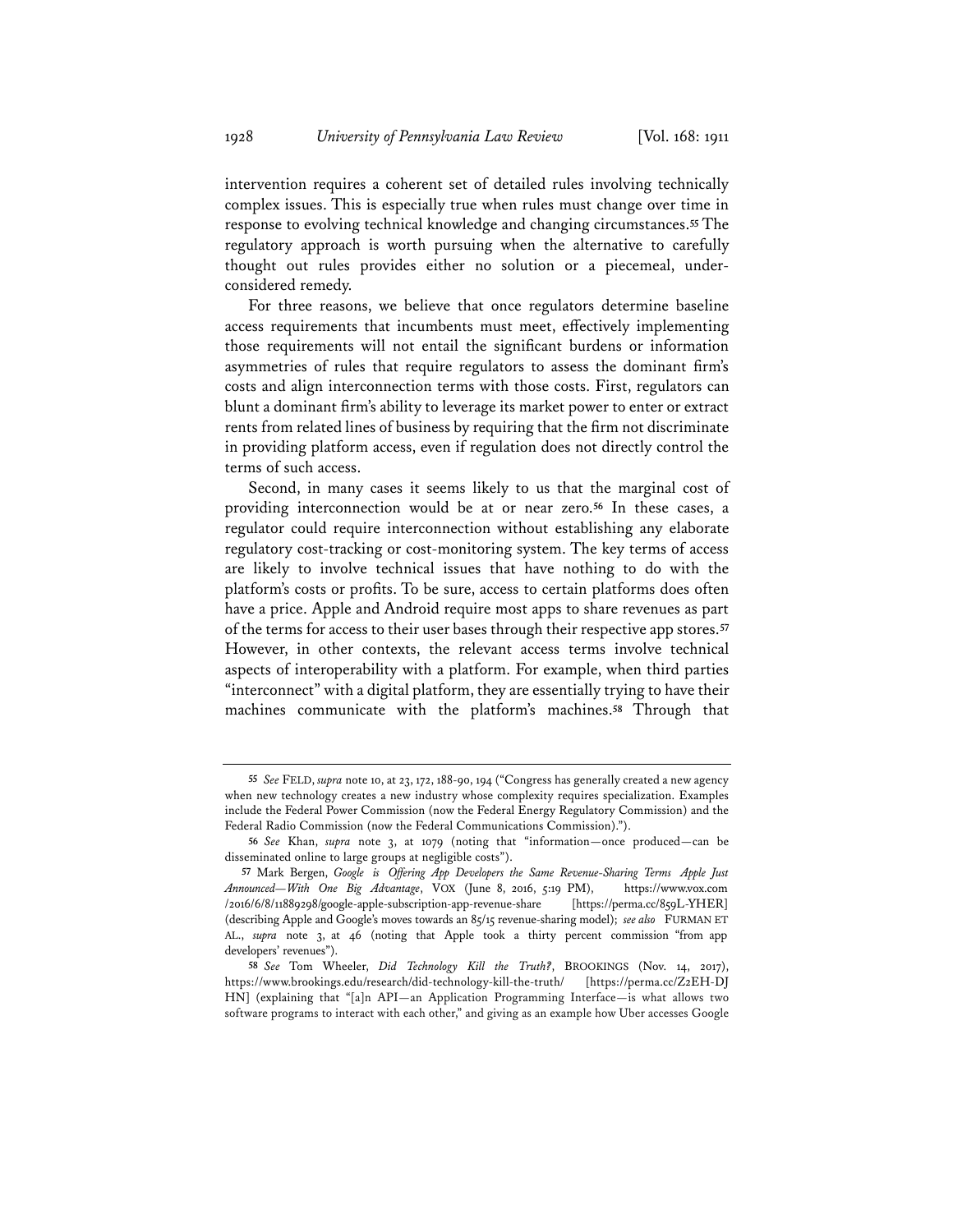communication, third parties can provide their services to the platform's installed base of users; and in return, the third parties can receive data and information about those users that helps them to improve their products and grow their user base.**<sup>59</sup>** A platform sets the limits and policies for such communications through the application programing interfaces, or "APIs", that it provides to third parties.**<sup>60</sup>** Far more important than price—which we think in the context of digital platforms can usually be set at zero with little distortion of incentives—will be what kinds of services, data, and network functionality third-party application developers can send into, and take out of, the platform through the APIs. These latter questions will be the key focus of regulators if they establish an interoperability and interconnection regime for digital platforms.

Third, even if it turns out that there is some need to establish non-zero interconnection fees, the regulator could require parties that do not reach agreement about what these fees should be to accept binding third-party arbitration to determine a fair, reasonable, and nondiscriminatory access price as an alternative to imposing full-blown cost-based regulation. Third-party arbitration could also be an alternative to courts for settling disputes regarding access terms other than price—as is the case for addressing disputes over digital music licensing under the Digital Millennium Copyright Act,**<sup>61</sup>** for example. Arbitration is similarly an alternative to oversight of terms by the regulator—as Congress required of the FCC on access and interconnection under the Telecommunications Act of 1996.**<sup>62</sup>** Arbitration could provide a more efficient and light-handed alternative. The regulator could require parties to accept binding, third-party arbitration if parties sought to challenge the sufficiency of regulated access terms, dispute aspects of access not covered by the regulation, or disagreed over whether one side or the other was living up to the conditions of access. Such arbitration provisions were a condition of the FCC and DOJ's approval of Comcast's acquisition of NBC Universal.**<sup>63</sup>** More recently, AT&T voluntarily committed to follow a

**63** Applications of Comcast Corp., Gen. Elec. Co. & NBC Universal, Inc., for Consent to Assign Licenses and Transfer Control of Licenses, 26 FCC Rcd. 4238, 4259 (2011) (Memorandum

Maps' open API and harnesses Google's mapping algorithms and location information to implement its own location-based algorithms).

**<sup>59</sup>** Khan, *supra* note 3, at 1001.

**<sup>60</sup>** *See id.* (describing how Facebook offers access to its APIs to other application developers, allowing those apps to access data and users from Facebook's network); Wheeler, *supra* note 58 (describing how Google allows applications like Uber to access Google Maps' API).

**<sup>61</sup>** *See* 17 U.S.C. § 114(f)(1) (2018) (outlining the role of Copyright Royalty Judges in resolving rate disputes in music royalties and licensing).

**<sup>62</sup>** *See* 47 U.S.C. §§ 251–252 (2018) (providing that the FCC shall establish regulations to promote interconnection and the development of competitive markets, as well as ensure that telecommunications providers are fulfilling their obligations under the statute).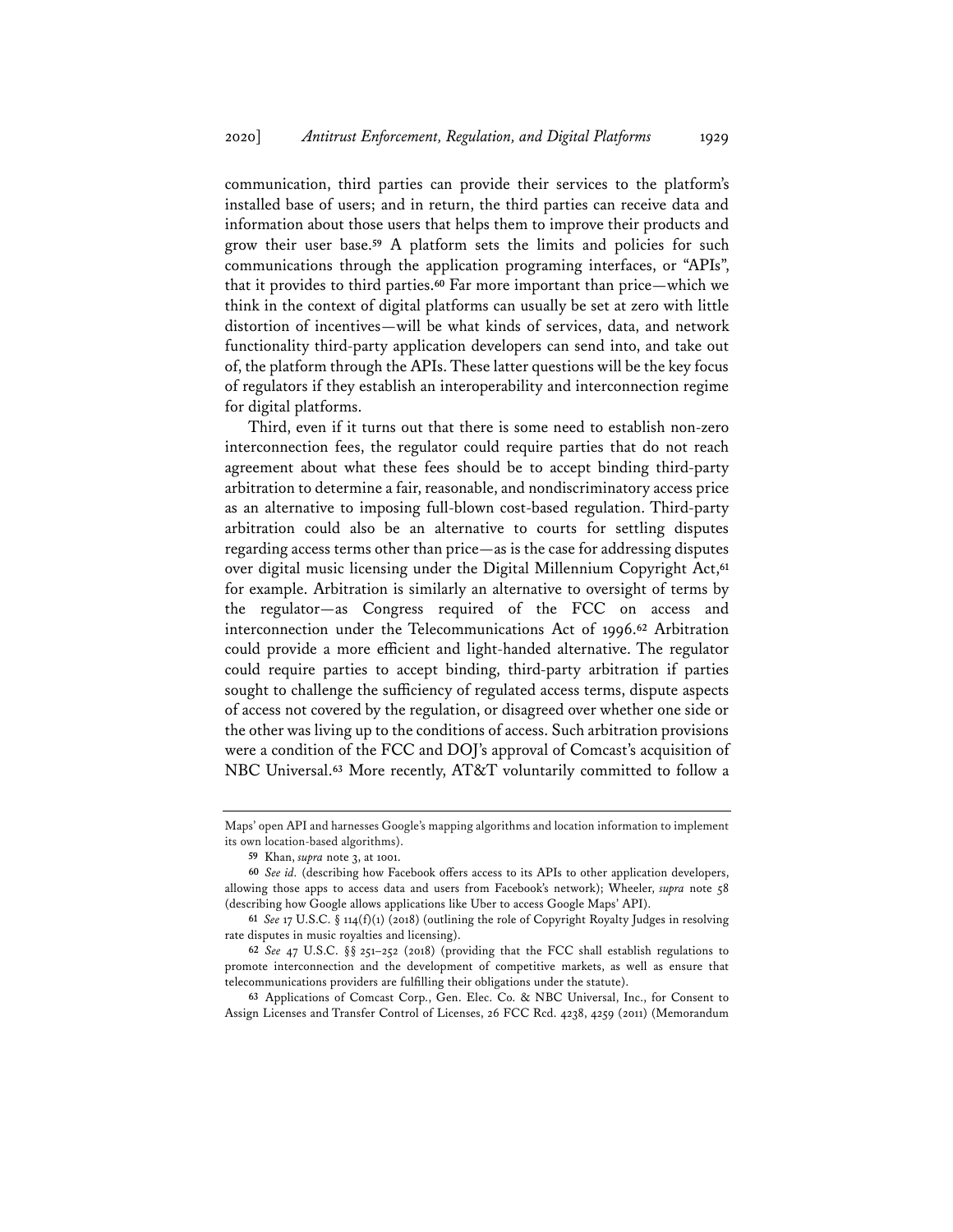similar scheme in its merger with Time Warner, and the district court cited this as one of the factors that supported its decision to allow the merger over the DOJ's objections.**<sup>64</sup>**

While a challenging enterprise, we think setting baseline standards for access and interconnection is much more manageable than traditional monopoly-control regulation. The relevant question, though, is not whether setting access terms can be difficult. Once policy makers determine that healthy competition depends on such access, the relevant question is whether an expert regulator can better determine when, and on what terms, to grant such access than can a generalist adjudicator. As already discussed, the latter institutional approach on one hand has the theoretical possibility of adjusting remedies to specific circumstances but on the other hand lacks detailed industry knowledge and faces doctrinal constraints against imposing access remedies in the first place.**<sup>65</sup>** If the outcome from traditional adjudication will be under-enforcement or less well-informed remedies, then regulation could have considerable advantages despite its challenges.

#### 2. Limits on Discrimination

If regulation imposes access to, or interoperability with, an incumbent platform, a regulation prohibiting discrimination would require the platform to offer such access or interconnection on the same terms to all relevant third parties, including partially or wholly owned affiliates. While a regulation that limits discrimination requires a firm to charge the same price to all users, it need not attempt to set the absolute level of the price that the firm charges. Therefore, regulation prohibiting discrimination can be much less intrusive and more light-handed than full-blown cost-based regulation.

A nondiscrimination requirement can help achieve two desirable outcomes. First, a nondiscrimination rule can prevent a dominant platform from leveraging its market power into industries that rely on the platform,

Opinion and Order) (describing the "baseball-style" arbitration that Comcast adopted); Press Release, Office of Pub. Affairs, U.S. Dep't of Justice, Justice Department Allows Comcast-NBCU Joint Venture to Proceed with Conditions (Jan. 18, 2011), https://www.justice.gov/opa/pr/justicedepartment-allows-comcast-nbcu-joint-venture-proceed-conditions [https://perma.cc/YKW2-FN UW] ("The FCC order also . . . includes an arbitration mechanism for resolving disputes. . . . The FCC order also allows Comcast's traditional competitors . . . to invoke arbitration at the FCC to resolve program access and retransmission consent disputes.").

**<sup>64</sup>** Specifically, defendants offered empirical evidence to show that the Comcast/NBCU transaction had not resulted in significant price increases of the sort predicted by the government's theory of harm. The district court concluded that this evidence could "be afforded probative weight in predicting the potential pricing effects of the [AT&T/Time Warner] merger" because AT&T had voluntarily committed to abide by a similar third-party binding arbitration provision to that imposed on Comcast/NBCU as a merger condition. United States v. AT&T Inc., 310 F. Supp. 3d 161, 217 (D.D.C. 2018).

**<sup>65</sup>** *See supra* Sections I.A., I.E.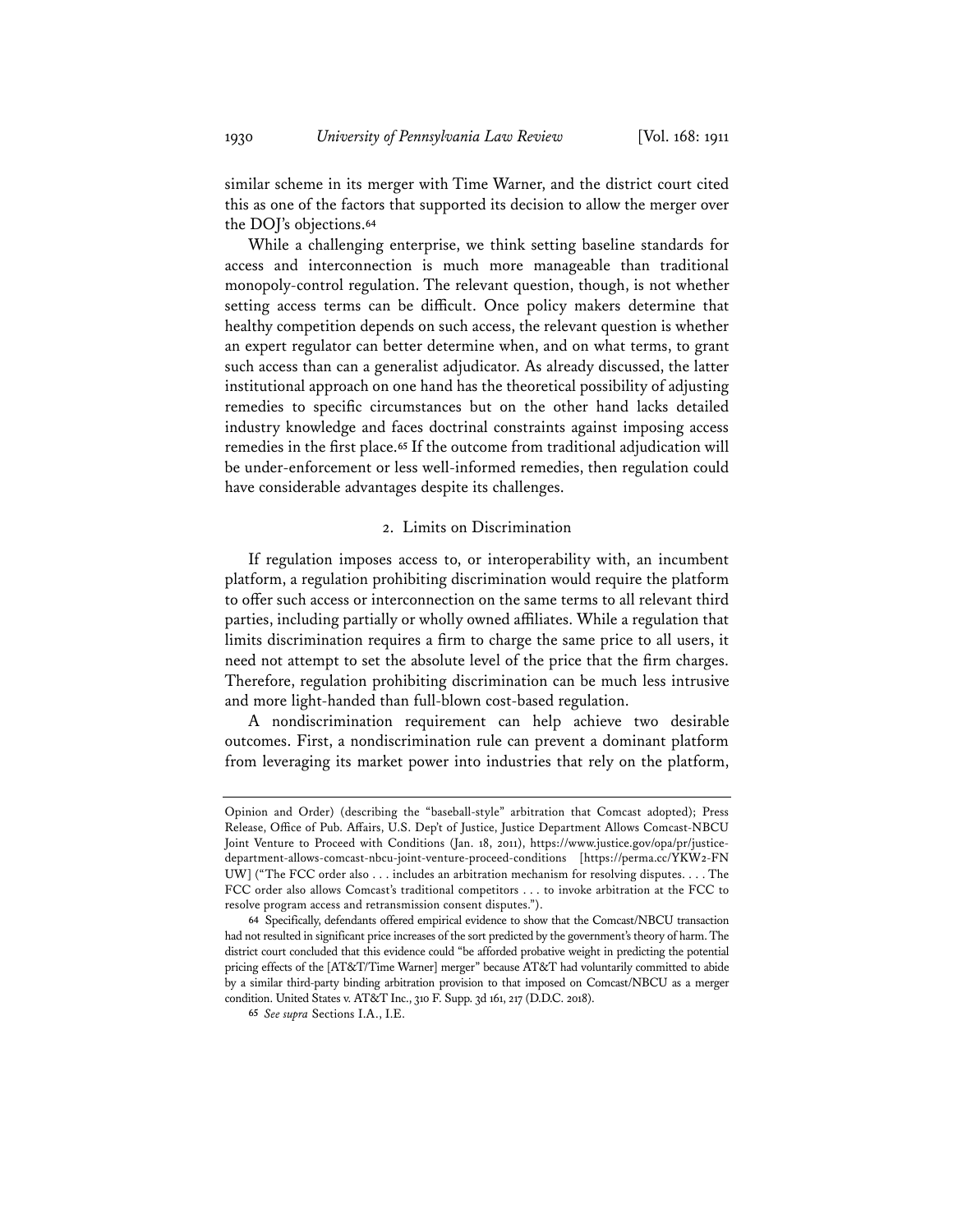because a nondiscrimination rule requires the dominant platform to offer the same terms of access to independent third-party businesses that it offers to itself or to affiliated businesses. Therefore, a dominant platform would be unable to advantage itself or its own affiliates,**<sup>66</sup>** protecting the ability of dependent third parties to compete. Furthermore, and perhaps even more importantly, firms that initially complement the platform might ultimately create new products that substitute for the incumbent.**<sup>67</sup>** Preventing the incumbent platform from leveraging market power in its primary line of business into related product lines preserves those related sectors as a source of potential entrants and innovators.

Second, a nondiscrimination rule can prevent a dominant platform from extracting excessive rents**<sup>68</sup>** from dependent industries, which preserves incentives for innovation for firms in those dependent industries. The reasoning here is slightly more subtle. The ability of a dominant platform to extract all rents from a dependent industry requires the platform to discriminate among its different potential users based not upon what services the users require, but upon how valuable the services are to the user.**<sup>69</sup>** Requiring a platform to make the same service available to all users on the same terms will restrict the ability of a dominant platform to extract rents from developers with particularly profitable applications, either by charging higher prices to those users or extracting more onerous terms.**<sup>70</sup>** What this

**70** *See* FURMAN ET AL., *supra* note 3, at 111 (noting that a U.S. Council of Economic Advisers report found that personalized pricing practices may be remedied by antidiscrimination laws); *see* 

**<sup>66</sup>** *See, e.g.*, Applications of Comcast Corp., Gen. Elec. Co. & NBC Universal, Inc., for Consent to Assign Licenses and Transfer Control of Licenses, 26 FCC Rcd. 4238, 4240-41 (2011) (describing nondiscrimination provisions, including that Comcast-NBCU take measures to ensure comparable access to its affiliated content and video programming and limit its ability to make agreements that would restrict the online distribution of such materials).

**<sup>67</sup>** *See, e.g.*, AUSTL. COMPETITION & CONSUMER COMM'N, *supra* note 8, at 134 ("The search engine, DuckDuckGo has made public complaints that each time it updates its Chrome browser extension, all of its users are presented with a dialogue box asking them if they'd like to revert their search settings back to Google Search and disable the entire extension."); *see also* Khan, *supra* note 3, at 981 ("[D]iscrimination, moreover, is especially harmful in digital platform markets, given the important role platforms play as innovation catalysts.").

**<sup>68</sup>** Joseph T. Mahoney & J. Rahendran Pandian, *The Resource-Based View Within the Conversation of Strategic Management*, 13 STRATEGIC MGMT. J. 363, 364 (citations omitted) ("Strategy can be viewed as a 'continuing search for rent,' where rent is defined as return in excess of a resource owner's opportunity costs. . . . The generation of above-normal rates of return (i.e. rents) is the focus of analysis for competitive advantage.").

**<sup>69</sup>** *See id.*, (citations omitted) ("The existence and maintenance of rents depend upon a lack of competition in either acquiring or developing complementary resources. Rents derived from services of durable resources that are relatively important to customers and are simultaneously superior, imperfectly imitable, and imperfectly substitutable, will not be appropriated if they are nontradeable or traded in imperfect factor-markets."); *see also* FURMAN ET AL., *supra* note 3, at 111 ("At the extreme, personalised pricing could lead to each customer being offered an individual price based on what the business infers they are willing to pay.").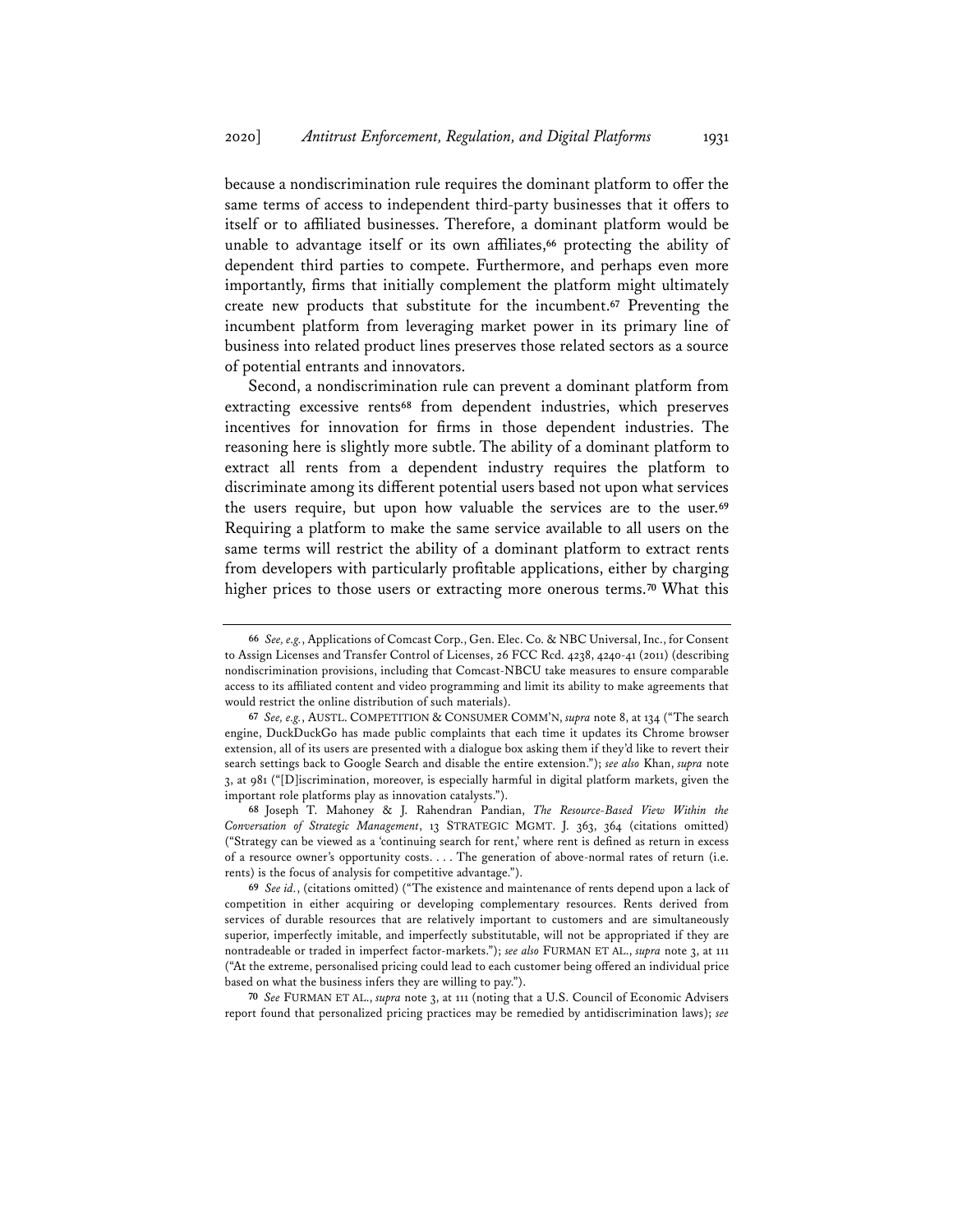"price" might be in a non-price environment will depend on the particular context, but the concept would remain applicable. Since high value users of platform access will include innovators that discover unusually good ways to use the services of the dominant platform, such a rule will automatically provide some protection to innovators with particularly good ideas. While such protection is only partial, it is also light-handed compared to directly regulating the terms of access.

The FCC's nondiscrimination rules for the video programming and distribution industries provide an example of successful regulation to prevent a dominant firm from leveraging its market power into adjacent markets.**<sup>71</sup>** The video programming and distribution industry consists of upstream video programmers that produce TV channels and downstream pay-TV providers that distribute this programming to subscribers.**<sup>72</sup>** The FCC's so-called program access regulations require vertically integrated programmers to make their programming available to pay-TV providers at nondiscriminatory rates, but place no restriction on the overall level of rates.**<sup>73</sup>** Similarly, socalled program carriage regulations require vertically integrated pay-TV providers to offer nondiscriminatory carriage terms to all video programmers, but place no restriction on carriage terms other than requiring that they be nondiscriminatory.**<sup>74</sup>** Both regimes are widely thought to have prevented large firms with dominant positions in one of the two levels of the industry from leveraging their market power into another level. For example, in the 1970s cable operators were the only pay-TV providers and produced a number of the most important cable networks. Program access rules enabled the entry of Direct Broadcast Satellite providers and telephone companies into the pay-

*also* Khan, *supra* note 3, at 979-80 (noting that requirements of "equal access on equal terms" "respond . . . to problems of discrimination").

**<sup>71</sup>** For an overview and history of these rules, see Jennifer Scullion, *Program Access and Program Carriage: Nearly 25 Years In, Where Do the Fraternal Twins of Video Programming Distribution Stand?* (pt. 1), ENT. & SPORTS L., Winter 2016, at 2 [*hereinafter* Scullion, *Program Access and Program Carriage (Part 1)*], and Jennifer Scullion, *Program Access and Program Carriage: Nearly 25 Years In, Where Do the Fraternal Twins of Video Programming Stand?* (pt. 2), ENT. & SPORTS L., Summer 2016, at 3 [*hereinafter* Scullion, *Program Access and Program Carriage (Part 2)*].

**<sup>72</sup>** *See* Scullion, *Program Access and Program Carriage (Part 1)*, *supra* note 71, at 2-3 (noting the complexity of this system and the breadth of authority given to the FCC to oversee the effects of vertical integration).

**<sup>73</sup>** *Id.* at 4-5 (describing the prohibition against discrimination under the Communications Act of 1934, 47 U.S.C. § 548, and explaining the methods the FCC uses to determine whether discrimination has occurred).

**<sup>74</sup>** *See* Scullion, *Program Access and Program Carriage (Part 2)*, *supra* note 71, at 3-4 (describing the program carriage regime, including the FCC's implementing regulations).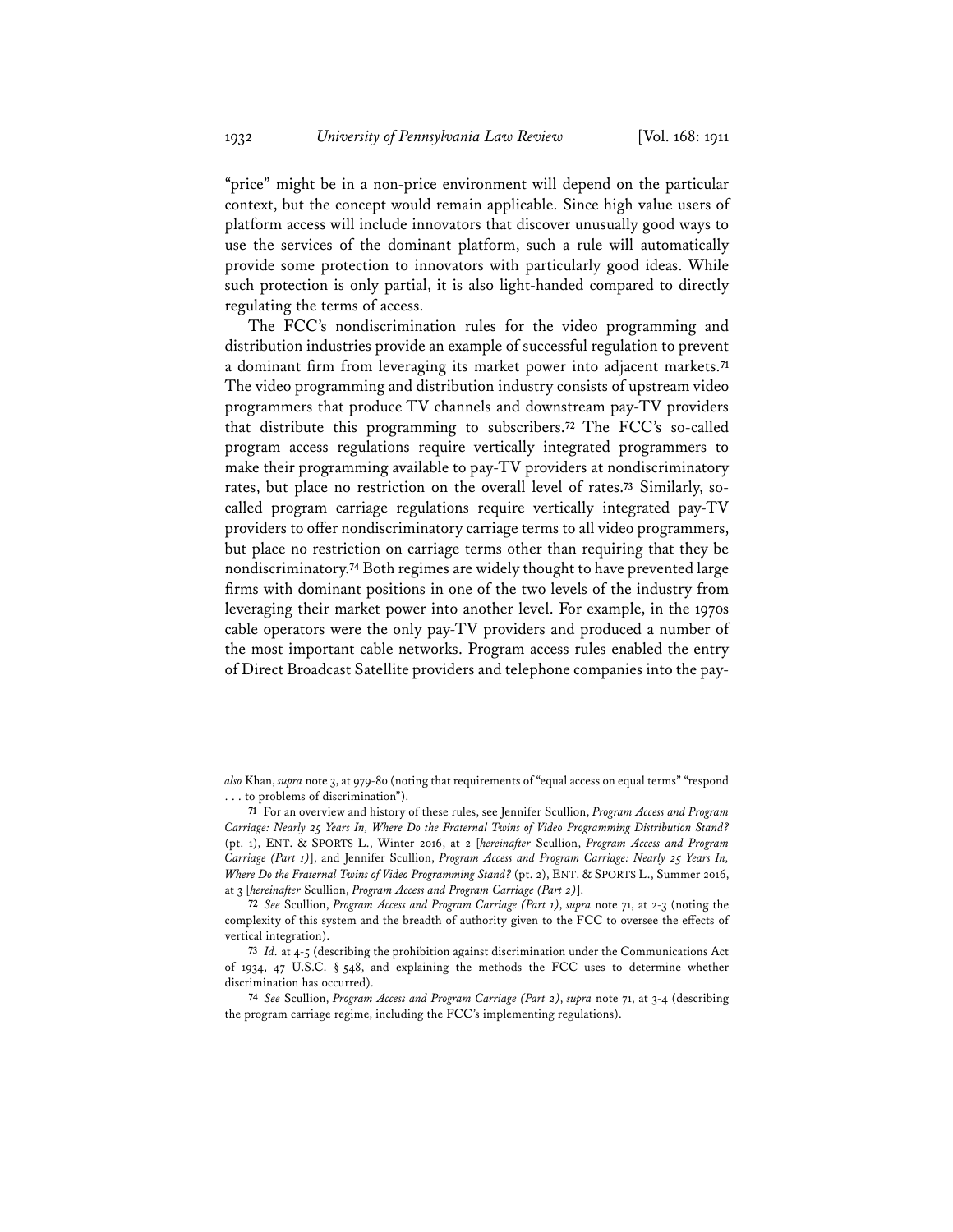TV industry by requiring cable operators to make their programming available to rival providers at reasonable rates.**<sup>75</sup>**

## 3. Data Portability

Data portability regulation might require a dominant digital platform to allow its users to take data with them if they switch providers or allow competitive application providers to obtain some of the incumbent's customer data. The question of when data portability should be required, and of what data and information should be portable, are beyond the scope of this Article. Those questions aside, however, under the right circumstances data portability could have competitive benefits. In addition to helping reduce consumers' switching costs, data portability could enable increased reach and traction by third-party providers, thus increasing the commercial viability of existing firms who provide competing and complementary services while reducing barriers to entry for new firms.**<sup>76</sup>**

Regulations designed to increase competition by reducing switching costs have had notable success in the telecommunications industry. In particular, in 2003 the FCC introduced regulations that allowed mobile telephone subscribers to take their telephone number with them when they switched mobile telephone providers, thereby significantly reducing the costs of switching providers. This is widely thought to have increased levels of competition in mobile telephony.**<sup>77</sup>**

When it comes to large digital platforms, however, it bears noting that data portability raises difficult questions. For example, if consumers can port their personal profiles to a rival platform, should those profiles contain consumers' contact lists? Or, should each of the people on a contact list have a right separately to withhold their information from portability? The questions of who owns what data and of who can consent to having certain data ported and shared are very difficult ones. While mere invocation of "privacy" should not insulate a platform from providing some data portability, the question of what degree of data portability is reasonable and consistent

**<sup>75</sup>** *See* Review of the Commission's Program Access Rules and Examination of Programming Tying Arrangements, 25 FCC Rcd. 746, 749 (2010) (First Report and Order) ("[Program access] rules are a success. While competitors to incumbent cable operators served less than five percent of video subscribers nationwide when the program access provision of the 1992 Cable Act was passed . . . that percentage has increased to over 30 percent today. Competitors to incumbent cable operators widely credit the program access rules for this increase in competition.").

**<sup>76</sup>** *See, e.g.*, FURMAN ET AL., *supra* note 3, at 64-66 (describing the "pro-competitive, pro-entry" nature and consumer benefits of personal data mobility).

**<sup>77</sup>** *See generally* Minjung Park, *The Economic Impact of Wireless Number Portability*, 59 J. INDUS. ECON. 714, 715 (2011) (arguing that wireless number portability reduced wireless prices in the United States); Lyons, *supra* note 4 (presenting similar evidence for a number of other countries).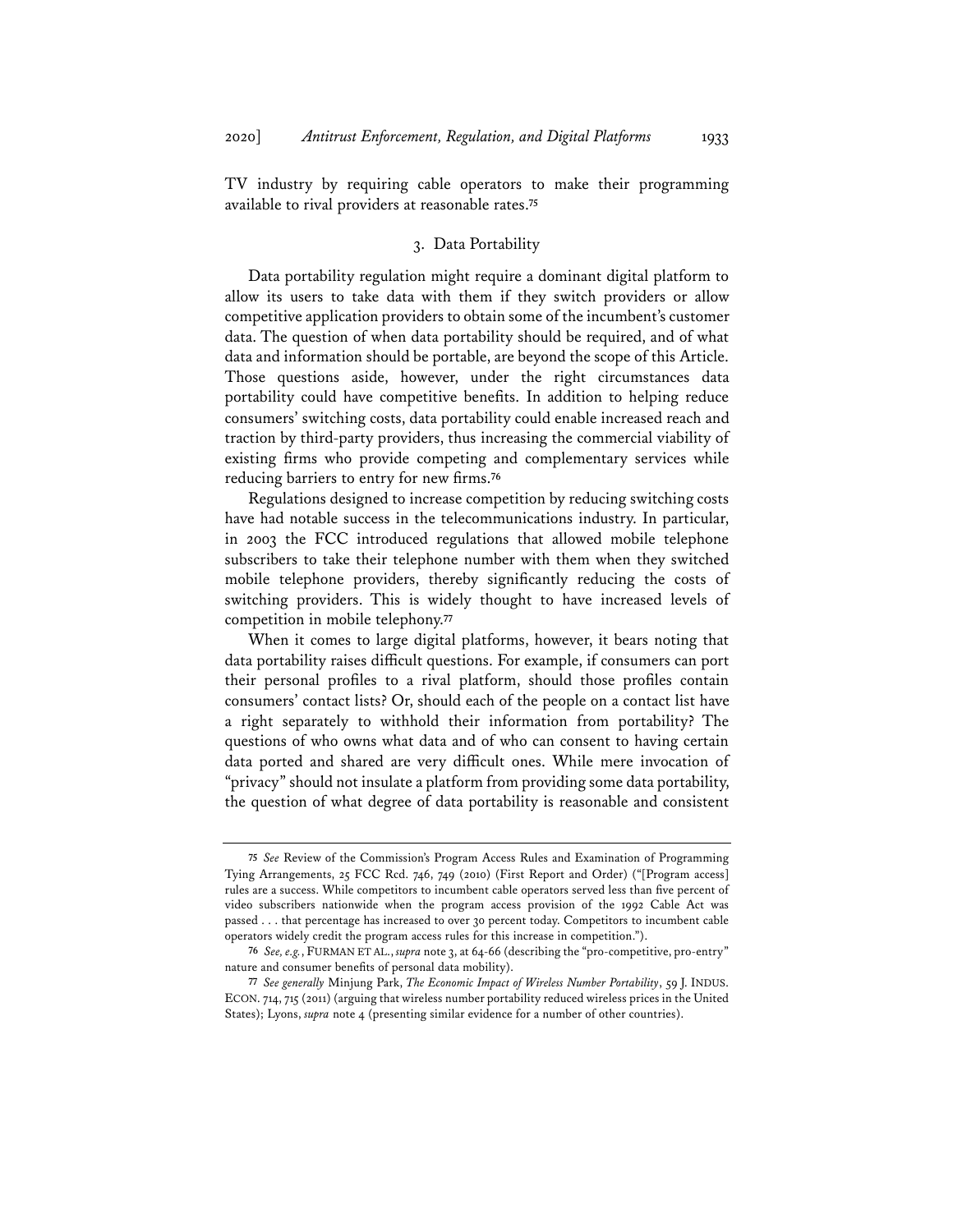with privacy policies is a challenging one. Competition enforcement should not leave platforms stuck between conflicting policy objectives. One benefit of a regulatory approach to data portability is, therefore, that it could provide guidelines for platforms about how to comply with different, and sometimes inconsistent, legal or public-policy objectives.

#### 4. Line-of-Business Restrictions

As discussed above, there are good reasons to consider regulations that limit the extent to which a dominant digital provider can leverage its market power into the related ecosystem of industries that rely on its services or produce complements. The first reason is to preserve the benefits of increased competition in these markets. The second reason is to preserve and nurture a source of potential entrants and innovators that might eventually challenge the dominant provider in its primary industry.

An alternative, or supplemental, approach might be to establish line-ofbusiness restrictions for the dominant provider that prohibit the dominant firm from expanding into certain related lines of business. One problem with such regulation is that it may eliminate opportunities to create efficiencies by combining lines of business in a single firm. In addition to operational efficiencies, innovation can require coordination across both lines of business that occurs most effectively within a single firm.**<sup>78</sup>** Additional problems will arise if the line between the primary product and related products is somewhat blurred. The line between the monopoly service and complements is not always crisp; the monopolist might innovate in ways that add capabilities to its core product or service, some of which might begin to cross the line into forbidden territory. Not only is policing that line burdensome, but policing it too strictly would limit development of the monopoly service in ways that could harm consumers.**<sup>79</sup>** When it is hard to determine if an innovative new product or service is part of the dominant firm's primary line of business (that it is allowed to produce), or is a related product (that it is prohibited from producing), line-of-business restrictions can limit the ability of the regulated firm to create value for its customers.**<sup>80</sup>** At a minimum, determining precisely which sorts of product improvements and extensions

**<sup>78</sup>** *See, e.g.*, FURMAN ET AL., *supra* note 3, at 40 ("[M]ost acquisitions made by digital companies are likely to be benign or beneficial to consumers due to efficiencies, and the potential for innovative products and services to be brought more quickly to market.").

**<sup>79</sup>** *See* Khan, *supra* note 3, at 1085 (noting that "it is possible that limiting a network monopolist's ability to compete on its own network would sacrifice certain cost savings, resulting in higher prices").

**<sup>80</sup>** *See id.* at 1085-88 (noting additional costs posed by separation such as limiting platform innovation and discouraging "entrepreneurial investment").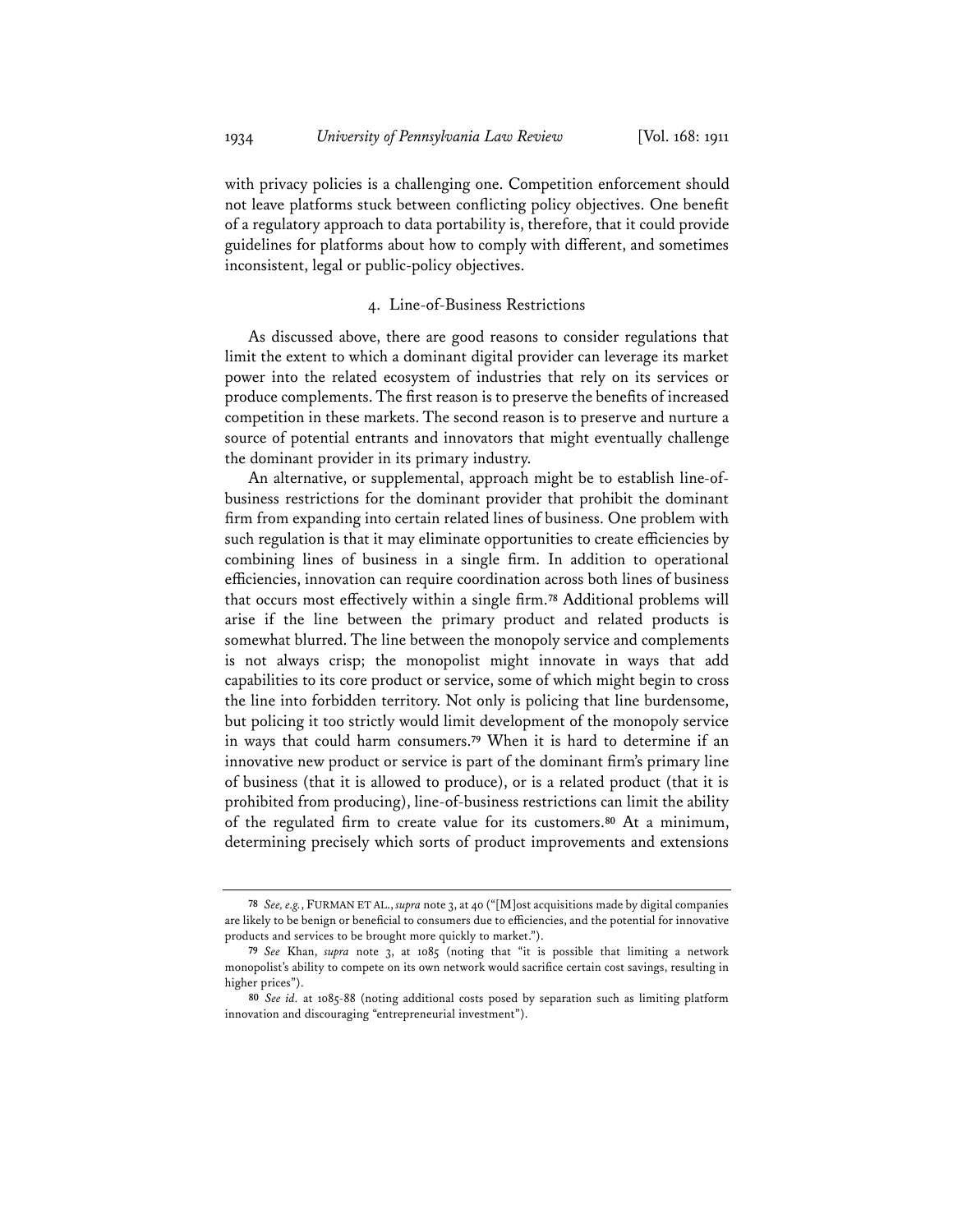qualify as permissible for the dominant firm to offer would entail ongoing administrative costs.

To make the problem of policing the line between allowable and prohibited lines of business more complicated, a regulated platform might not itself enter into a line of business but might have agreements or joint projects with a firm that is in that business. If such arrangements could lead to joint investments or tailoring of technology that make the monopolist's product and the complementary product work better together, disallowing all such cooperation between the monopolist and firms in the prohibited line of business might reduce opportunities to provide benefits to consumers.**<sup>81</sup>** Regulators therefore must choose between a hardline rule with some inevitable costs from foregone product improvement or incurring the increased costs of an administrative process for granting exceptions. Such administrative processes can become unwieldy: from 1984 to 1996, a single United States district court ruled on hundreds of petitions over implementation of the AT&T consent decree's provisions.**<sup>82</sup>**

Another problem with line-of-business restrictions is that they are in tension with core principles of competition policy. As a general matter, competition policy favors entry into new markets. Such entry can benefit consumers even if the entrant is large or dominant in a different market.**<sup>83</sup>** Competition enforcers typically address any unwanted spillovers of market power not through entry

Competition policy promotes the economic benefits that competition between different businesses can bring for consumers, businesses and markets. This means ensuring that prices stay low, goods and services are high quality, and consumers have a good range of choices and innovation thrives. Competition also drives productivity, compelling firms to use their resources efficiently, allocating market share and resources to the most productive firms, incentivising firms to invest and innovate over time, and enabling productive new entrants to emerge and grow.

FURMAN ET AL., *supra* note 3, at 85.

. . . .

**<sup>81</sup>** *See id.* at 1085-86 ("Prohibiting dominant platforms from competing in markets that the platform operates would reduce platform investment in certain platform-adjacent markets. Insofar as directly competing with complementors can generate for a dominant platform additional profits, uniquely valuable business intelligence, and greater leverage over complementors, closing off this avenue of business could reduce platform profits, diminishing the platform's incentive to invest.").

**<sup>82</sup>** Joseph D. Kearney, *From the Fall of the Bell System to the Telecommunications Act: Regulation of Telecommunications Under Judge Greene*, 50 HASTINGS L.J. 1395, 1399 n.11 (1999).

**<sup>83</sup>** As noted by the Report of the Digital Competition Expert Panel,

Competition policy does not act against organic growth by a successful company that takes a larger share of the market because, all else equal, this is positive, reflecting greater efficiencies that benefit consumers. Holding a dominant position is therefore not illegal, but certain actions which create or abuse dominance can be.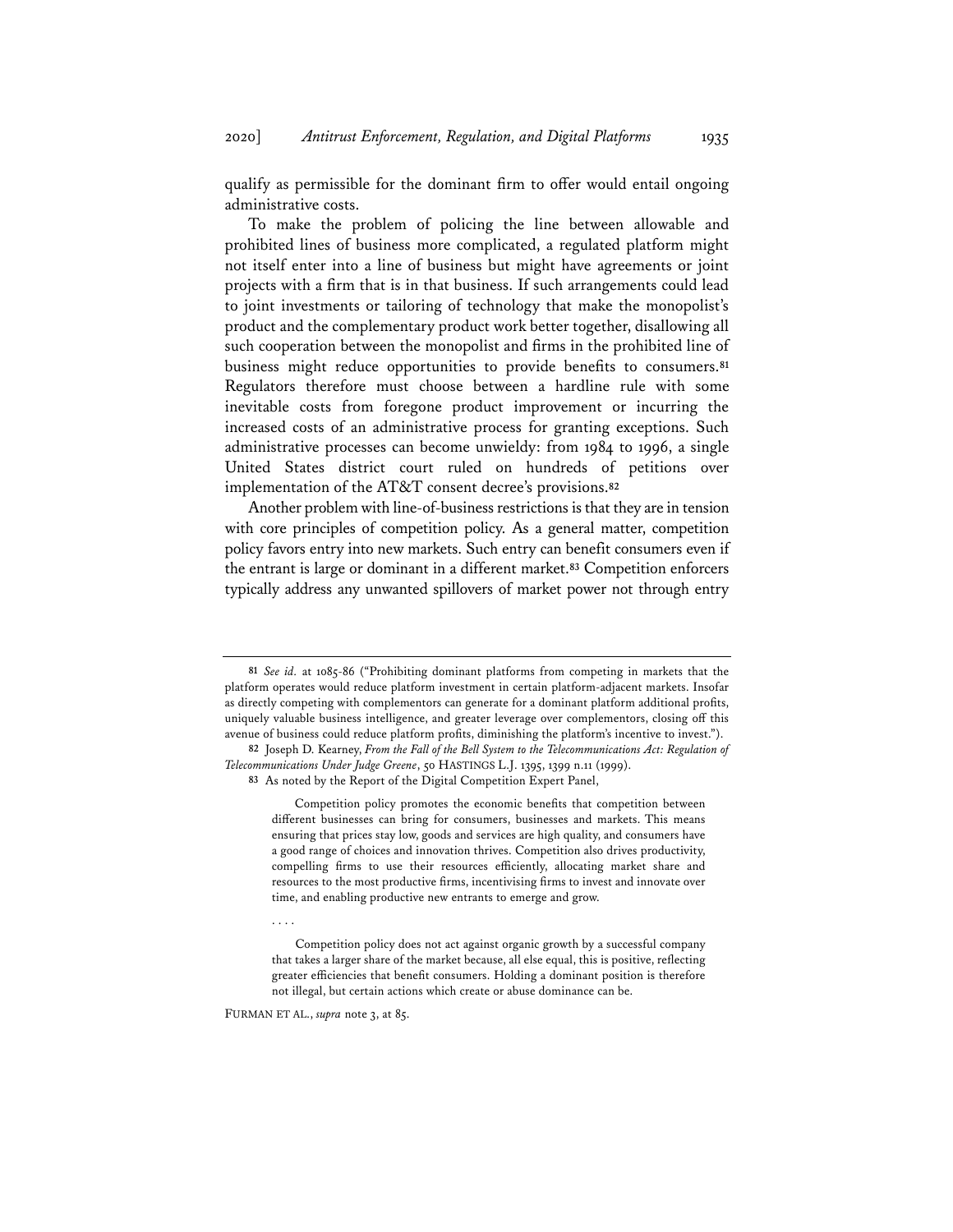prohibitions but through enforcement against tying, bundling, predatory pricing, and other mechanisms of anticompetitive conduct.**<sup>84</sup>**

We think it a fair generalization that contemporary competition policy rightfully prefers entry, even with the risk of spillover effects, over entry prohibitions that reduce competition altogether. For this reason, if regulators use line-of-business restrictions at all, they should do so only where the competitive benefits from the monopolist's entry would be low, the risk that such entry will harm competition is high, and the likely efficiency gains from coordination between the monopoly and complementary products are small compared to the expected costs of anticompetitive discrimination. We think that these criteria leave, at best, very limited room to apply line-of-business restrictions to digital platforms without risking significant additional problems of the sort described above. In the dynamic technological environment of digital platforms, where the nature of products and services is constantly changing, restrictions on what sorts of goods and services a dominant digital provider can produce would be hard to administer and would likely interfere with the pace and direction of innovation that would benefit consumers.**<sup>85</sup>**

## 5. Additional Restrictions on Business Practices Currently Subject to Rule of Reason Analysis under Antitrust Statutes

This last category of restrictions involves other forms of conduct that antitrust law recognizes as double-edged: they could increase or maintain monopoly power, but also create efficiencies that benefit consumers. Antitrust law applies rule of reason analysis to such behaviors by attempting to weigh the potentially negative effects of the behavior against the positive effects, then prohibiting the behavior only if the net effect is likely to be negative.**<sup>86</sup>** Of course, any quantitative measure of the net effect of a practice is uncertain, and therefore standards of proof and evidentiary burdens play a large role in determining the actual outcomes of cases.

The general point we wish to make in this Section is that, where digital platform markets are prone to tip to durable monopoly, the presumptions and burdens that courts ordinarily apply under antitrust law's general rule of reason might fail to prevent anticompetitive harms or to provide useful

**<sup>84</sup>** *See id.* (noting that cartel behavior and certain anticompetitive vertical agreements may be illegal).

**<sup>85</sup>** For a more positive assessment of line-of-business restrictions, see Khan, *supra* note 3, at 1065-90, where Lina Khan claims "[a]pplying a separations regime . . . will involve unavoidable uncertainties. But this uncertainty is not a compelling argument for inaction."

**<sup>86</sup>** *See* CHOPRA COMMENT, *supra* note 11, at 2 (criticizing the rule of reason standard); Vaheesan, *supra* note 11, at 667 (contrasting standard-oriented analysis used for the rule of reason with the rule-oriented analysis used for presumptive illegality).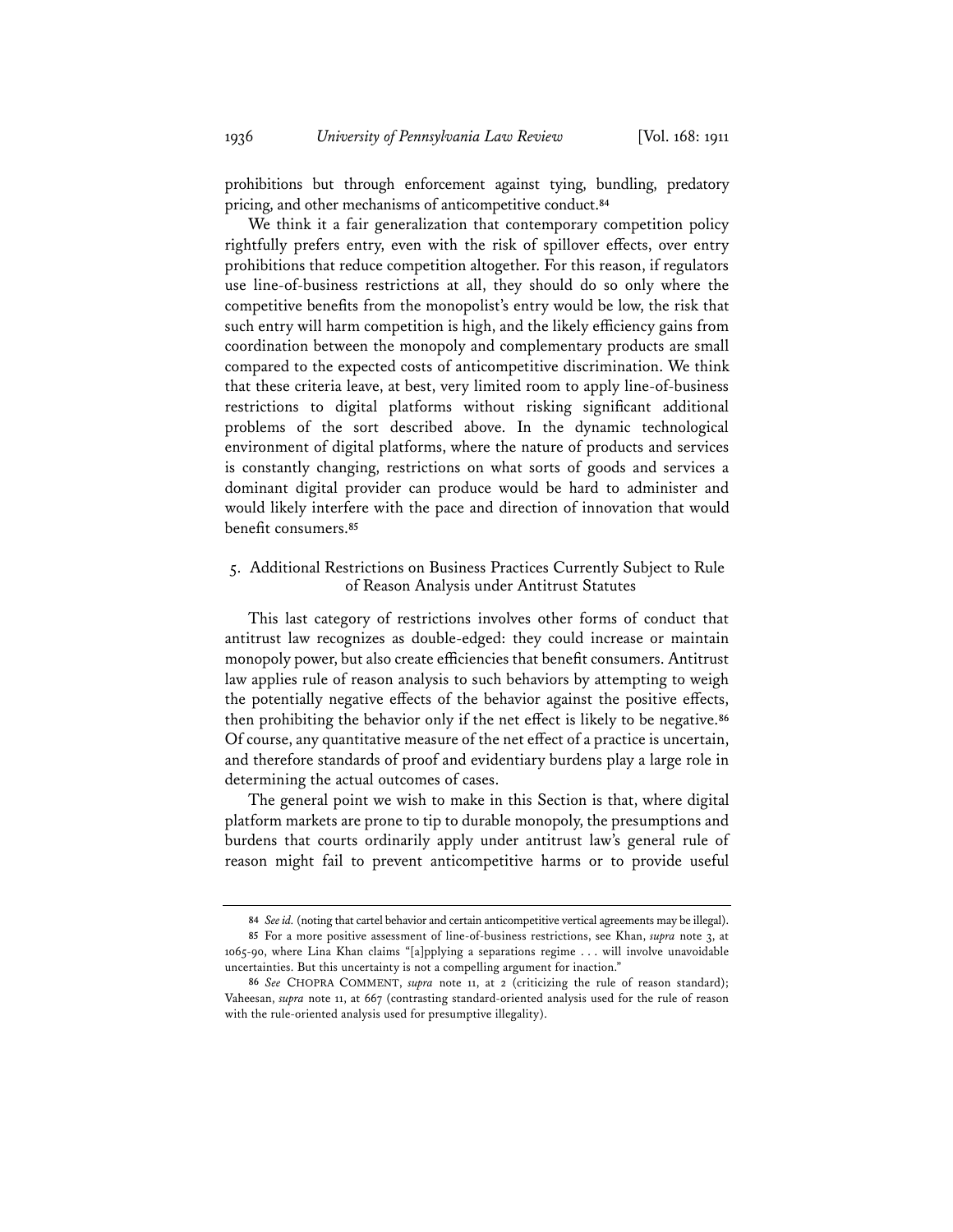industry guidance. Such settings could be better governed by a more specific and definitive set of standards implemented through an agency better able to understand and account for relevant industry details. To the extent such regulation could lead to fewer errors of either over- or under-enforcement against digital platforms, it could be welfare enhancing compared to traditional antitrust adjudication. For example, regulation might prohibit certain conduct under specified conditions where it will be predictably harmful, establish stronger presumptions about the harms from particular conduct when undertaken by digital platforms, or implement stricter requirements for the review of specific business activities.

One area of activity where regulation might have advantages over adjudication is acquisition of nascent competitors. Several commentators have advocated stricter prohibitions against such deals on grounds that large firms might, through acquisitions, buy up the very start-ups that today look so insignificant as to escape merger review but would later prove to be serious competitors.**<sup>87</sup>** It is beyond the scope of this article to address the emerging work on acquisitions of start-ups. We note, however, that the question of nascent acquisitions poses a serious challenge for antitrust enforcement. Generalist courts seem poorly suited to deciding, case-by-case, whether a particular firm that might today have little market presence or infrastructure might later emerge as a competitor to its buyer, especially if the nascent firm is currently more of a complement than competitor to the acquiring firm. The technical, economic, and industry factors that make competitive-effect determinations difficult in any merger case are particularly important in a technologically dynamic industry where one of the merging firms is new and evolving. Moreover, the alternative of waiting to see the results of a particular merger so that courts have a record on which to review the transaction creates very substantial incentive and evidentiary problems. A successful merger is one in which the parties integrate in such a way that creates commercial growth,**<sup>88</sup>** and therefore it will be very difficult to distinguish commercial success due to the merger from the counterfactual of success that would have resulted had the parties remained separate. Additionally, the prospect of post-

**<sup>87</sup>** *See, e.g.*, C. Scott Hemphill, *Disruptive Incumbents: Platform Competition in an Age of Machine Learning*, 119 COLUM. L. REV. 1973, 1974 (2019) (arguing that the acquisition of "nascent competitors" is monopolization in violation of the Sherman Act); Colleen Cunningham, Florian Ederer & Song Ma, Killer Acquisitions 1-7 (Apr. 19, 2020) (unpublished manuscript), https://papers.ssrn.com/sol3/papers.cfm?abstract\_id=3241707 [https://perma.cc/8HPN-BK26] (finding that "killer acquisitions"—the acquisition of a nascent competitor—are both "strategic and intentional").

**<sup>88</sup>** *See* William J. Kolasky & Andrew R. Dick, *The Merger Guidelines and the Integration of Efficiencies into Antitrust Review of Horizontal Mergers*, 71 ANTITRUST L.J. 207, 243 (2003) ("If the integrated firm produces as efficiently as the separate firms, then integration makes both producers and consumers better off.").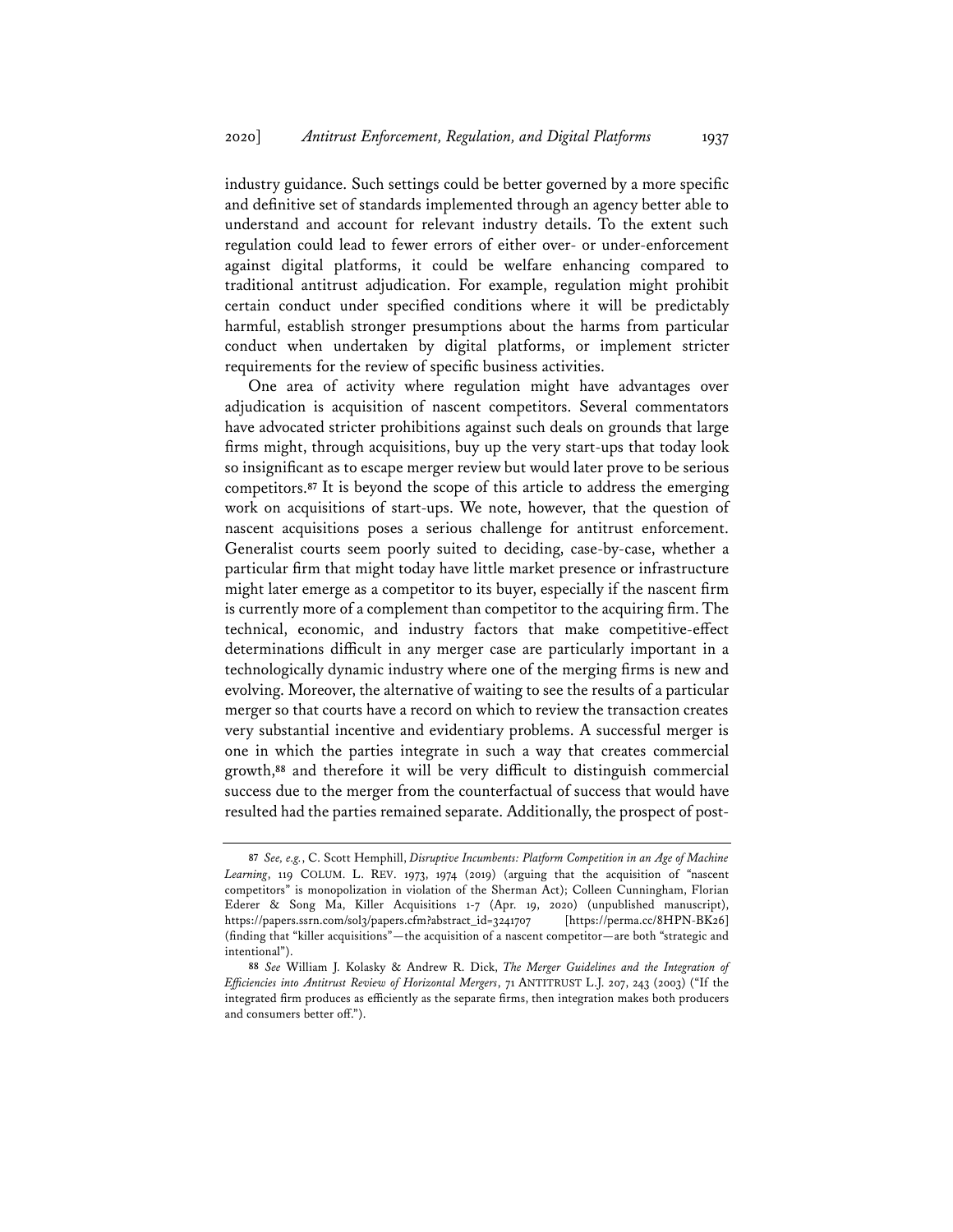consummation review of a merger, with retroactive remedies or prohibitions, could deter the very investment in integration that helps ensure a successful merger.**<sup>89</sup>** These concerns lead us to suggest that the process and criteria through which antitrust law applies to acquisitions of nascent competitors by large industry players might better lend itself to guidance and administration through a regulatory entity as opposed to the generalist adjudicatory process. While we do not think banning such acquisitions is a good idea, rules that specify which transactions the agency will review, what criteria and presumptions it will apply in a particular industry, and what kind of evidence it will find relevant could provide more certainty for businesses and better protections for consumers.

Regulation might address two other types of anticompetitive behavior that cause concerns about digital platforms. The first type is the use of exclusive dealing provisions or loyalty rebates that require or incentivize users to adhere to the dominant platform. It is widely recognized that any practice that requires or encourages users to single-home instead of multi-home will reduce competition.**<sup>90</sup>** The second type of behavior is the use of most favored nation clauses (MFN) that make it more difficult for potential competitors to challenge the dominant provider. For example, in the case of platforms that help businesses reach customers (such as a travel site that lists hotel accommodations), a MFN by a dominant platform that prohibits businesses from offering better terms on other platforms can limit the ability of potential competitors to challenge the incumbent.**<sup>91</sup>**

Some commentators have argued that general antitrust law should place tighter restrictions on the aforementioned conduct in all markets.**<sup>92</sup>** Even if

**<sup>89</sup>** *See* CRÉMER ET AL., *supra* note 2, at 10 ("While it is important to ensure that potentially anticompetitive transactions are duly scrutinised by competition authorities, one also has to consider the market need for legal certainty, as well as the need to minimise the additional administrative burden and transaction costs which an extension of jurisdiction would trigger.").

**<sup>90</sup>** *See, e.g.*, Giulio Federico, Fiona Scott Morton & Carl Shapiro, *Antitrust and Innovation: Welcoming and Protecting Disruption*, *in* 20 INNOVATION POLICY AND THE ECONOMY 125, 158 (Josh Lerner & Scott Stern eds., 2020) ("In platform markets, conduct aimed at hindering multihoming on one side of the market may be a particularly effective exclusionary strategy. Multihoming is a strategy that encourages innovation competition because it raises contestability: consumers operating on more than one platform can more easily shift share to a more innovative product."); FURMAN ET AL., *supra* note 3, at 37 ("Switching and multi-homing by users of platforms can be the antidote to strong network effects.").

**<sup>91</sup>** *See* Jonathan B. Baker & Fiona Scott Morton, *Antitrust Enforcement Against Platform MFNs*, 127 YALE L.J. 2176, 2180 (2018) (noting that the result of this restraint on potential competitors could be lower prices). For an additional discussion of the competition effects of platform MFNs, see BAKER, *supra* note 1, at 136-37, and Ariel Ezrachi, *The Competitive Effects of Parity Clauses on Online Commerce*, 11 EUR. COMPETITION L.J. 488, 488-90 (2015).

**<sup>92</sup>** *See, e.g.*, Baker & Scott Morton, *supra* note 91, at 2195-201 (describing restrictions on MFNs in the United States); Federico, Scott Morton & Shapiro, *supra* note 90, at 158-59 (describing restrictions on conduct designed to induce users to adhere to a dominant platform).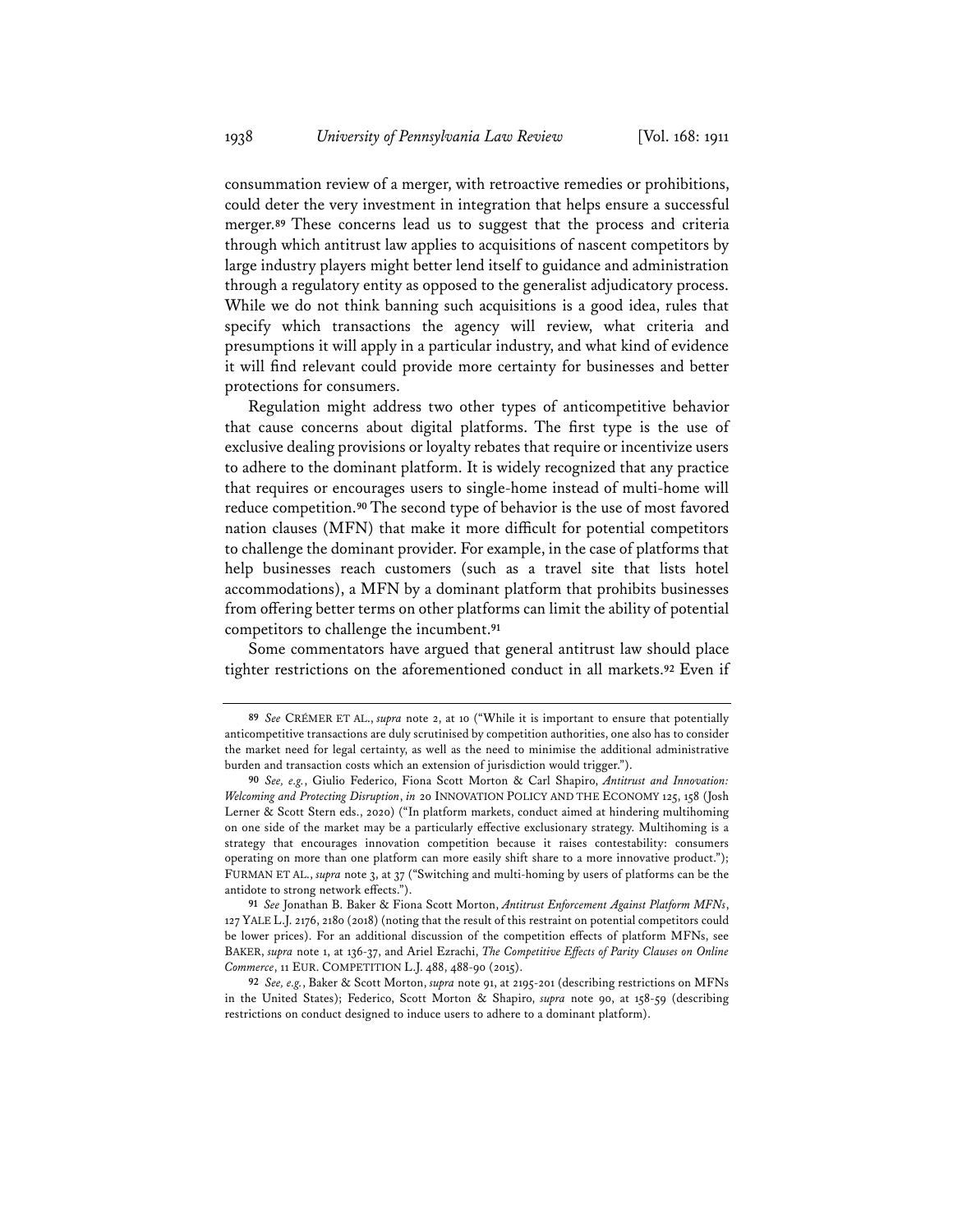this were the case, change in general purpose antitrust statutes has historically been a slow process. A more narrowly targeted regulatory process would apply greater scrutiny to such conduct in particular industry contexts where it is most likely to have harmful effects. With a sufficient administrative record to survive judicial review under the Administrative Procedure Act, this regulatory process could potentially proceed more quickly than changing general purpose antitrust laws. Moreover, specific regulation might have the beneficial consequence of providing a good laboratory for understanding the costs and benefits of broader statutory changes to antitrust law. If a regulatory authority were to introduce regulations placing greater restrictions on certain practices, and if this new regime created sensible coherent rules that received broad approval, the regulatory regime could influence both legislative efforts and the evolution of common-law standards that determine the general antitrust treatment of these practices.

# C. *Applying General Antitrust Statutes with a "Sliding Scale" vs. Creating Stricter Industry Specific Standards*

One might argue that, even if we accept the conclusions that market power is more durable in digital platform industries and that there is a need for stricter limits on certain types of business practices in these industries, there is still no need for industry specific rules and standards. Rather, one could argue that because rule of reason analysis under general antitrust statutes should always consider industry-specific factors when evaluating the competitive effects of business practices, there is no need for industry-specific standards.

Giulio Federico, Fiona Scott Morton, and Carl Shapiro refer to this as applying a "sliding scale" to the evaluation of business practices and suggest that this could be at least part of the solution to problems raised by the potential durability of market power in digital platform industries.

Because the nascent competitor's success can be highly uncertain, for its exclusion to have a large effect on expected consumer welfare, the value of the increased competition in the event of its success must be large. This is most likely to be the case when the incumbent has substantial and durable market power. . . . This observation suggests the use of a sliding scale to assess the impact of challenged business practices on competition: the greater and more durable the incumbent's market power is, the lower the chance of success by the entrant required for that entrant to warrant protection from exclusionary conduct.**<sup>93</sup>**

**<sup>93</sup>** Federico, Scott Morton & Shapiro, *supra* note 90, at 159.